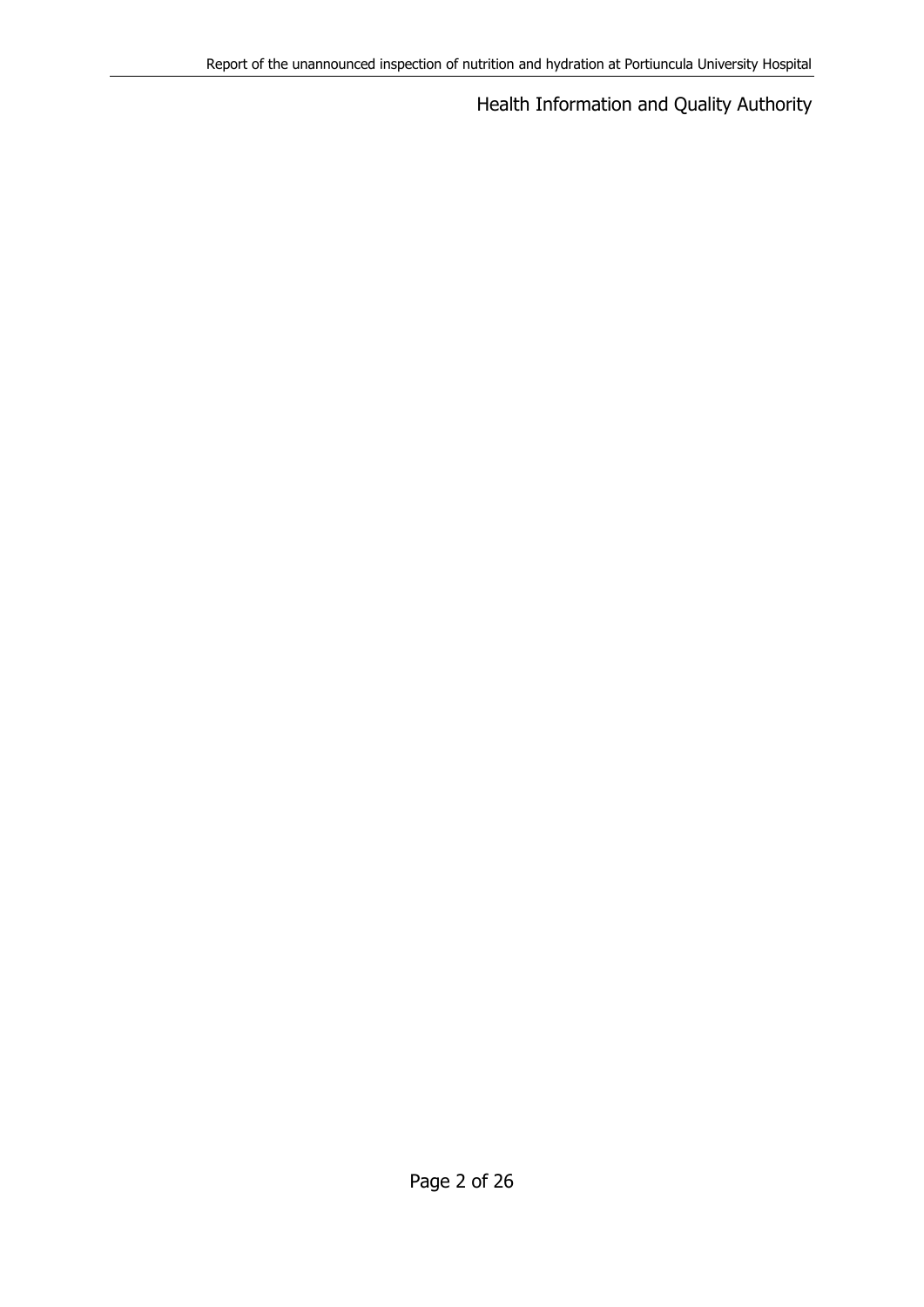# **About the Health Information and Quality Authority**

The Health Information and Quality Authority (HIQA) is an independent Authority established to drive high quality and safe care for people using our health and social care and support services in Ireland. HIQA's role is to develop standards, inspect and review health and social care and support services, and support informed decisions on how services are delivered. HIQA's ultimate aim is to safeguard people using services and improve the safety and quality of health and social care services across its full range of functions.

HIQA's mandate to date extends across a specified range of public, private and voluntary sector services. Reporting to the Minister for Health and engaging with the Minister for Children and Youth Affairs, HIQA has statutory responsibility for:

- **Setting Standards for Health and Social Services —** Developing personcentred standards, based on evidence and best international practice, for health and social care services in Ireland.
- **Regulation** Registering and inspecting designated centres.
- **Monitoring Children's Services —** Monitoring and inspecting children's social services.
- **Monitoring Healthcare Safety and Quality —** Monitoring the safety and quality of health services and investigating as necessary serious concerns about the health and welfare of people who use these services.
- **Health Technology Assessment —** Providing advice that enables the best outcome for people who use our health service and the best use of resources by evaluating the clinical effectiveness and cost-effectiveness of drugs, equipment, diagnostic techniques and health promotion and protection activities.
- **Health Information** Advising on the efficient and secure collection and sharing of health information, setting standards, evaluating information resources and publishing information about the delivery and performance of Ireland's health and social care services.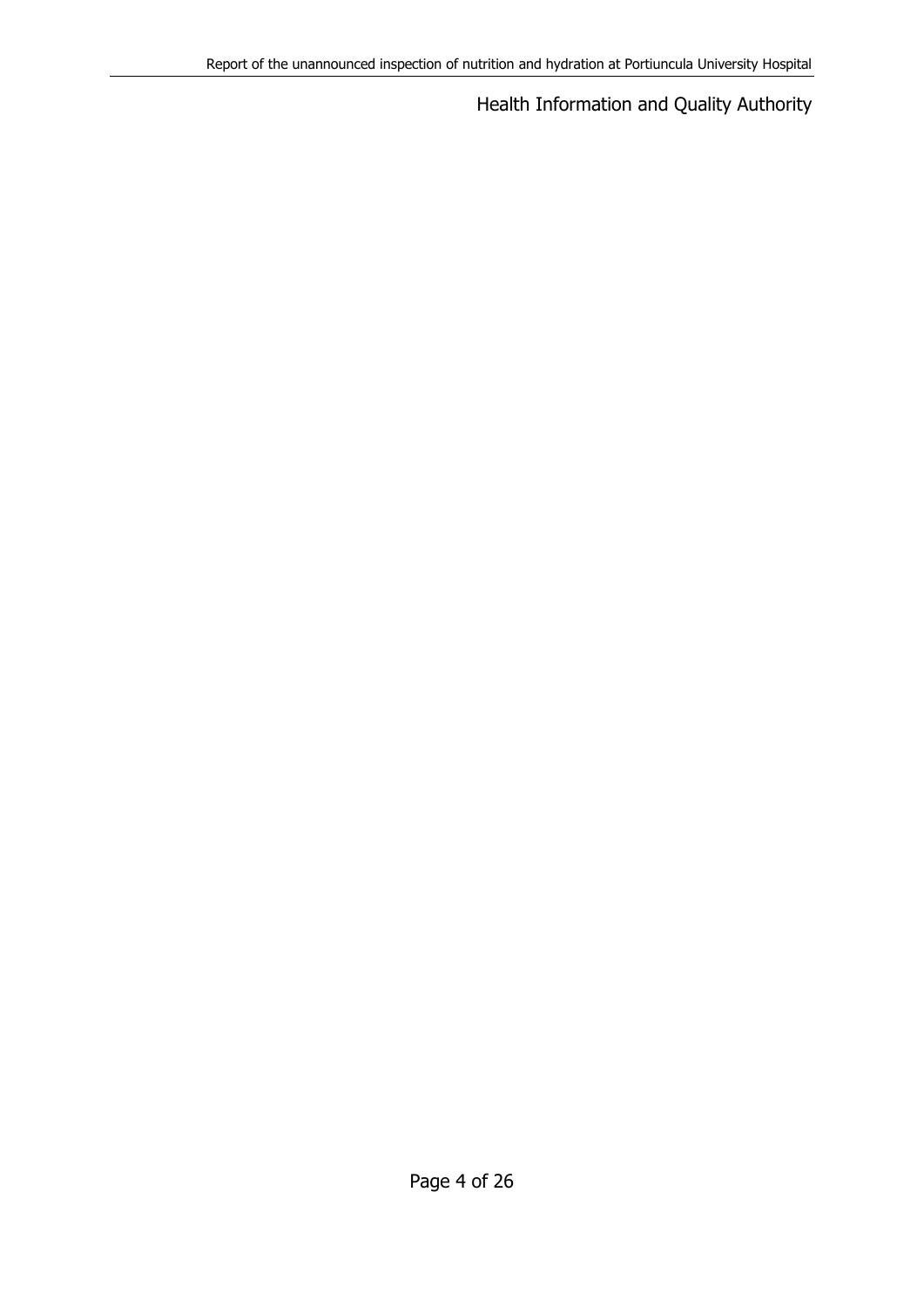# **Table of Contents**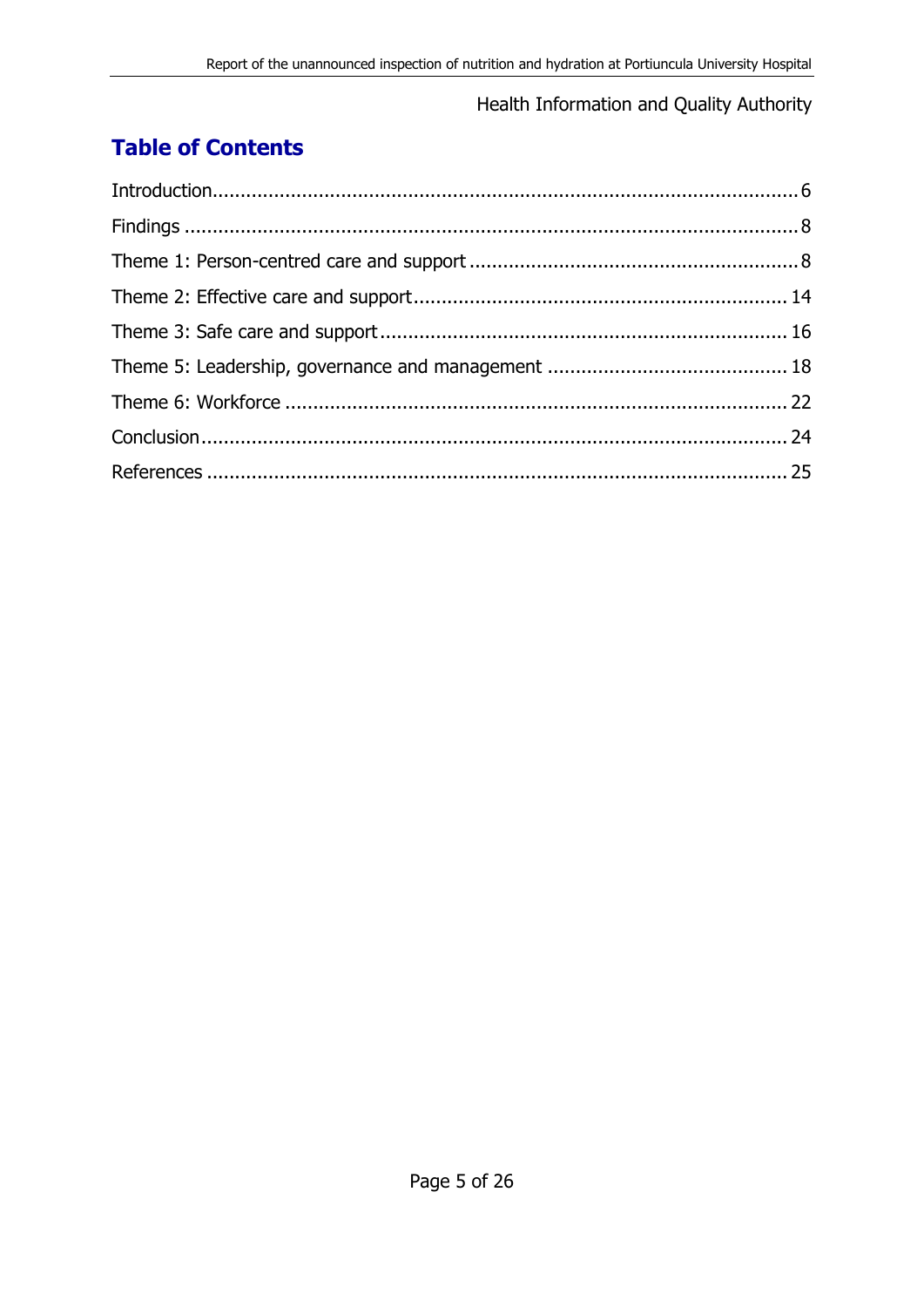# <span id="page-5-0"></span>**Introduction**

In 2015, the Health Information and Quality Authority (HIQA) began a monitoring programme to look at nutrition and hydration care of patients in Irish hospitals. HIQA used the National Standards for Safer Better Healthcare to review how public acute hospitals (other than paediatric and maternity services) were ensuring that patients' nutrition and hydration needs were being adequately assessed, managed and effectively evaluated.<sup>(1)</sup> A national report of the review of nutrition and hydration care in public acute hospitals was published in May 2016 which presented the findings of this monitoring programme.<sup>(2)</sup> This report described areas of practice that worked well in hospitals and identified opportunities for improvement (the report is available on HIQA's website, www.higa.ie). In that report, the following four key areas for improvement were identified:

- 1. All hospitals should have a nutrition steering committee in place.
- 2. All patients admitted to hospital should be screened for the risk of malnutrition.
- 3. Hospitals must audit compliance with all aspects of patients' nutritional care and share the findings with all relevant staff groups involved in food service and patient care.
- 4. Hospitals should strive to improve patients' experience of hospital food and drink by engaging with patients about food variety and choice.

Following the publication of the national report, HIQA commenced a programme of unannounced inspections in public acute hospitals in Ireland (with the exception of paediatric and maternity services) to continue to monitor compliance with the National Standards for Safer Better Healthcare in relation to nutrition and hydration care for patients.<sup>(1)</sup> The inspection approach taken by HIQA is outlined in guidance available on HIQA's website, www.hiqa.ie  $-$  Guide to the Health Information and Quality Authority's review of nutrition and hydration in public acute hospitals.<sup>(3)</sup>

The aim of the unannounced inspections is to determine how hospitals assess, manage and evaluate how they meet individual patients' nutrition and hydration needs in the hospital as observed by the inspection team and experienced by patients on a particular day. It focuses on the patients' experience of the arrangements at mealtimes, screening patients for their risk of malnutrition, governance and audit of nutrition and hydration care and training staff on nutrition and hydration care.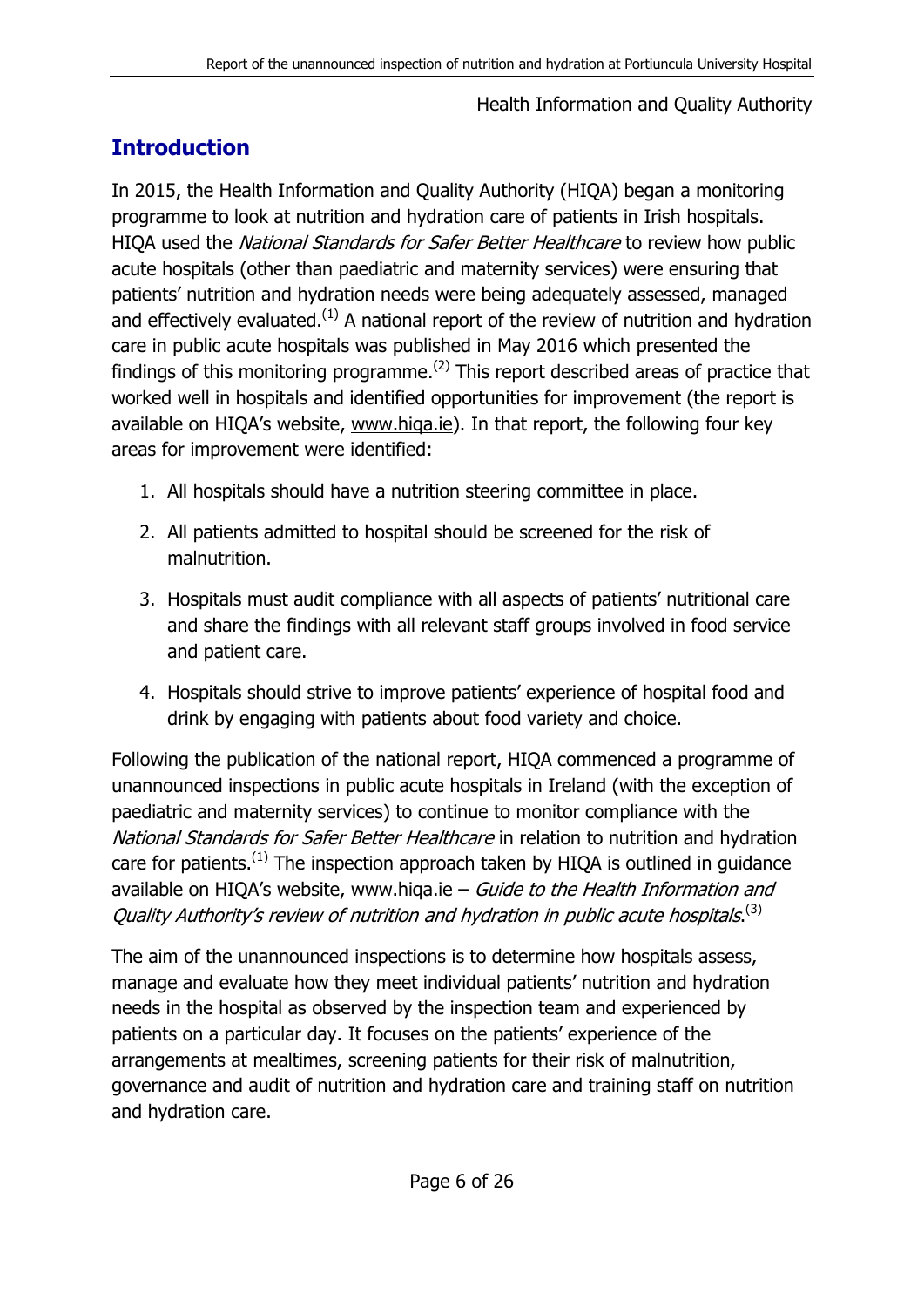The report of findings following inspections identifies areas of nutrition and hydration care for patients where practice worked well and also identifies opportunities for improvement. Each service provider is accountable for the implementation of quality improvement plans to assure themselves that the findings relating to areas for improvement are prioritized and implemented to comply with the National Standards for Safer Better Healthcare.<sup>(1)</sup>

As part of the HIQA programme of monitoring nutrition and hydration care in public acute hospitals against the National Standards for Safer Better Healthcare an unannounced inspection was carried out at Portiuncula University Hospital on 20 September 2016 by authorized persons from HIQA, Dolores Dempsey-Ryan, Siobhan Bourke and Noelle Neville between 09:45hrs and 15:15hrs.<sup>(1)</sup>

The hospital submitted a completed self-assessment questionnaire in August 2015 as requested by HIQA of all public acute hospitals (with the exception of maternity and paediatric services). References to this are included in this report where relevant.

Inspectors visited two wards during the midday meal to check first-hand that patients received a good quality meal service, had a choice of food and that they were provided with assistance with eating if required. Inspectors observed one meal, spoke with 12 patients, their relatives when present and 12 members of staff, including managers. During the inspection, inspectors used specifically developed observation, interview and record review tools to help assess the quality of care given to patients in acute hospitals with the focus on nutrition and hydration.

<span id="page-6-0"></span>HIQA would like to acknowledge the cooperation of hospital management, staff and patients with this unannounced inspection.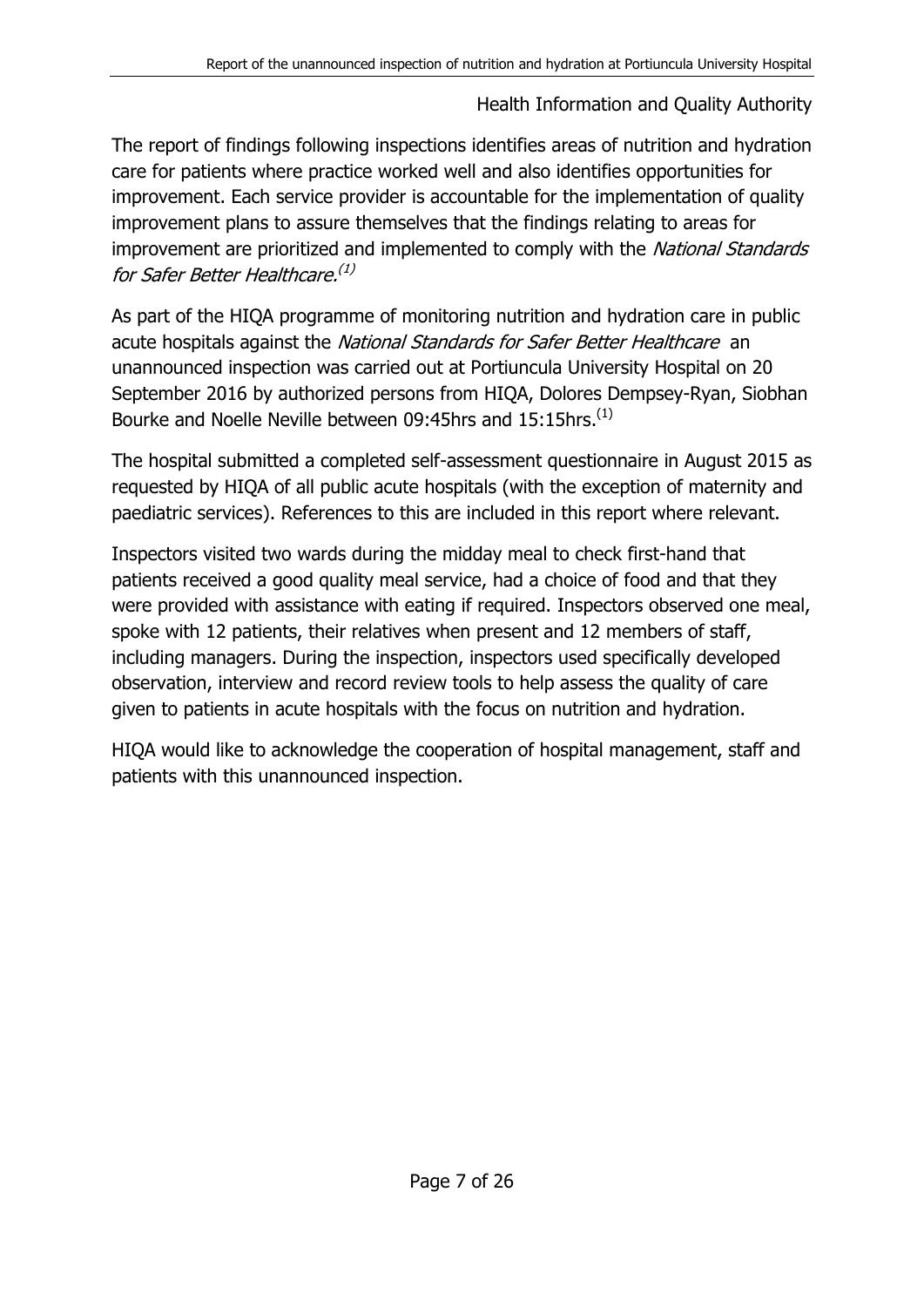# **Findings**

## <span id="page-7-0"></span>**Theme 1: Person-centred Care and Support**

Healthcare that is person-centred respects the values and dignity of service users and is responsive to their rights, needs and preferences. The National Standards for Safer Better Healthcare<sup>(1)</sup> state that in a person-centred service, providers listen to all their service users and support them to play a part in their own care and have a say in how the service is run. This includes supporting individuals from different ethnic, religious or cultural backgrounds.

During the on-site inspections, inspectors looked at the timing of meals and snacks, how hospital staff consulted with patients about meal choice, whether patients got fresh drinking water and a replacement meal if they missed a meal. Inspectors also looked at the assistance patients were given with meals, if needed, and whether patients had their meals interrupted for non-essential reasons.

### **Meal service and timing of meals**

Catering services at the hospital were provided by both in-house staff and an external company that provided the meal delivery service and managed the menu ordering system. A cook-fresh, cook-chill and centrally plated food service system was in use. \* The mealtimes reported in the hospital's self-assessment questionnaire were as follows:

- Breakfast: 8.00am-8.30am
- Snack: 10.45am-11.00am
- Midday meal: 12.00pm-12.30pm
- **Evening meal:** 5.00pm-5.45pm
- **Evening tea/coffee:** 9.00pm -9.20pm

-

There should be four hours or more between the end of each main meal and the beginning of the next, and mealtimes should be spread out to cover most of the

<sup>\*</sup> A "cook-fresh" food service system is the standard method for preparing food in hospitals, which involves cooking, plating, and serving food hot. A "cook-chill" food service system involves chilling the food after it is cooked and re-heating the food prior to serving. Centrally plating food involves placing food onto plates at one central location, such as the hospital kitchen.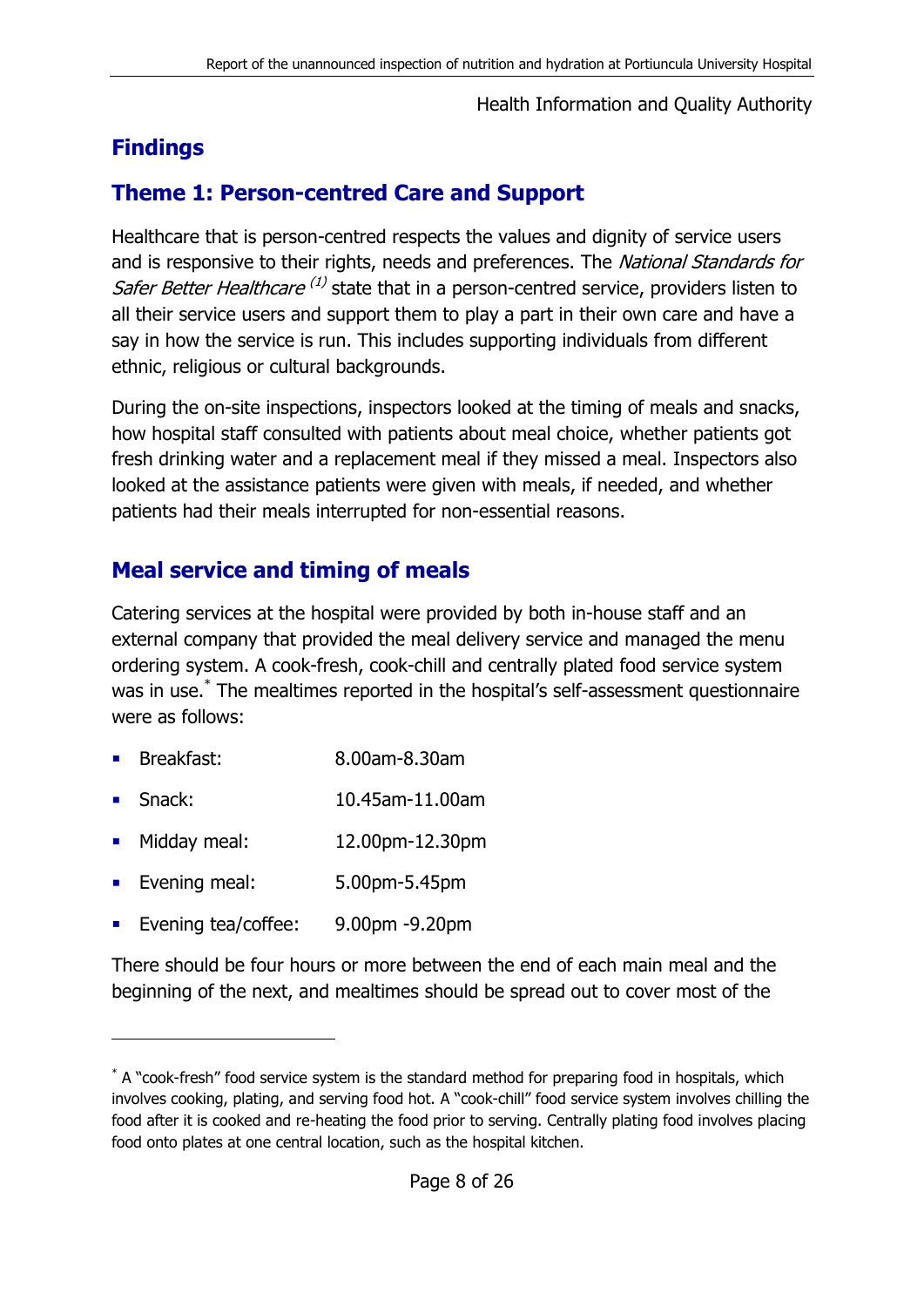waking hours.<sup>(4)</sup> In contrast to the meal times detailed above ward staff told inspectors that breakfast was served from 8am to 8.30am, the midday meal was served from 12.45pm and the evening meal was served from 5pm to 5.30pm. From these reported times the hospital was adhering to national guidelines with a four hour interval between the three main meals of the day. Inspectors spoke with 12 patients regarding the spacing and timing of mealtimes and all 12 patients told inspectors that they were satisfied with the timing of meals.

Hospital managers and ward staff told inspectors that the hospital had introduced protected meal times<sup>†</sup> as a quality improvement initiative. They had changed the midday mealtime from 12pm to 12.45pm to reduce non-essential interruptions to mealtimes. Inspectors observed a protected mealtime sign on one of the doors of a ward visited and in the reception area of the hospital. Ward staff told inspectors that protected meal times worked well and reported that medication rounds and tests or procedures which were deemed to be non-essential were not carried out during mealtimes. On the day of inspection, inspectors heard an announcement made over the hospital's public address system to advise visitors and staff of protected mealtimes.

On inspection, inspectors observed no evidence of non-essential interruptions during the midday meal. Ten out of 12 patients whom inspectors spoke with said that they had not experienced interruptions during their mealtimes. However, one patient told inspectors that they were sometimes interrupted during mealtimes and a second patient said their meal was interrupted, but this rarely happened.

# **Choice and variety of food**

-

The hospital stated in its completed self-assessment questionnaire that menu options were verbally outlined to patients. On the day of inspection, catering staff told inspectors that they either verbally communicated the menu choices to patients or patients were given the menu card to tick their choices. Catering staff reported that they take the meal orders the day before the meal was served, for example, the menus for Wednesday's meals were outlined to patients on a Tuesday.

Inspectors viewed picture menus during the inspection, that were available in different languages, to help patients with communication difficulties understand the

<sup>&</sup>lt;sup>†</sup> Protected mealtimes are periods when patients are allowed to eat their meals without unnecessary interruptions, and when nursing staff and the ward team are able to provide safe nutritional care. Unnecessary interruptions can include routine medication rounds, ward rounds, non-urgent diagnostic tests and visitors. However, HIQA recognizes that there are a small number of areas in a hospital where policies on protected mealtimes may be contrary to the daily functioning of that unit.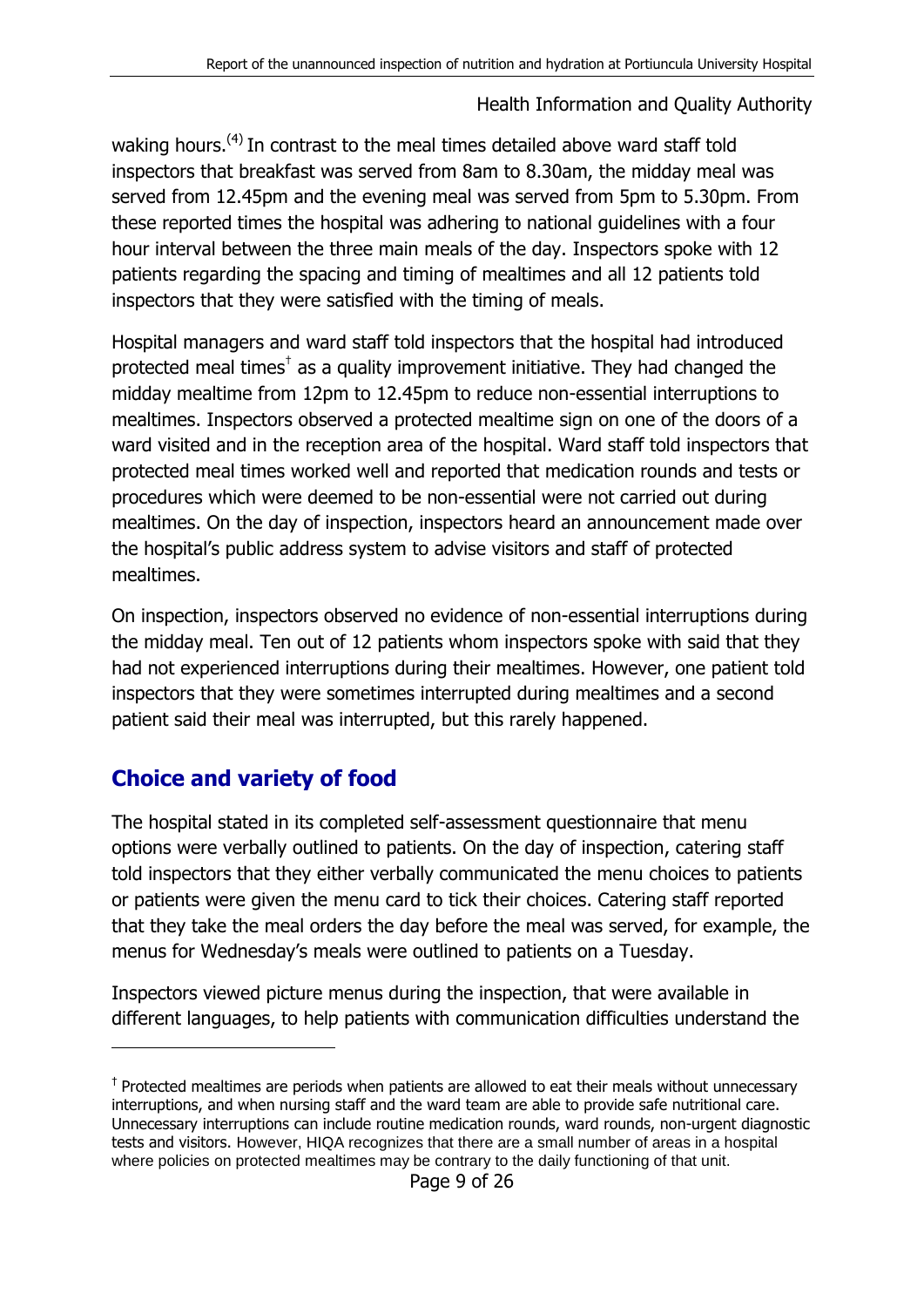menus. Inspectors viewed the two weekly menus on offer to patients on a normal or a therapeutic diet, and noted that there were four choices for the midday meal and four choices for the evening meal. Vegetarian options were also available. Inspectors viewed a separate menu, which offered patients a variety of desserts.

On the day of inspection, hospital managers, catering and nursing staff told inspectors that patients were offered a number of choices for their midday meal and evening meal. All patients interviewed on the day of inspection confirmed this. Hospital managers and ward staff told inspectors that if patients did not like the choices offered, they could order something else and patients confirmed this.

Inspectors saw examples of patient centred care where the dietitian facilitated one patient's preferences following a discussion with their family. The dietitian prepared an individualised menu plan taking into consideration the patient's likes and dislikes. Two patients who spoke with inspectors gave examples of where their preferences and specific dietary needs were accommodated.

Texture-modified diets $^{\ddagger}$  include meals that are suitable for patients with swallowing difficulties of varying severity. They should include options for patients who require soft, minced and moist, smooth pureed and liquidised diets.<sup>(4)</sup> Hospital managers and ward staff told inspectors that patients requiring texture-modified diets had a choice of meal. Texture-modified meals were prepared in-house with the exception of pureed texture-modified diets which were sourced externally. Inspectors viewed the texture-modified menus for patients on pureed diets and noted that these patients had a number of choice. Patients on mince moist diets could order meals from the standard menu, which would be prepared to the appropriate consistency.

Inspectors observed a number of texture-modified meals being served on the day of inspection and observed pureed meals served in moulds in the shape of the original food item. All texture-modified meals looked appetising on the day of the inspection.

Overall, there were a number of menu choices available for all patients including those on therapeutic diets and texture-modified diets.

Best practice guidelines suggest that high-calorie snacks should be offered between meals, mid-morning, mid-afternoon and late evening.<sup> $(4)$ </sup> This may be particularly relevant if there is a long period of time between the last meal of the day and breakfast the following morning. Hospital managers told inspectors that they had

-

<sup>‡</sup> Texture-modified diets may include soft diets, minced and moist diets, smooth pureed diets and liquidized diets due to swallowing difficulties.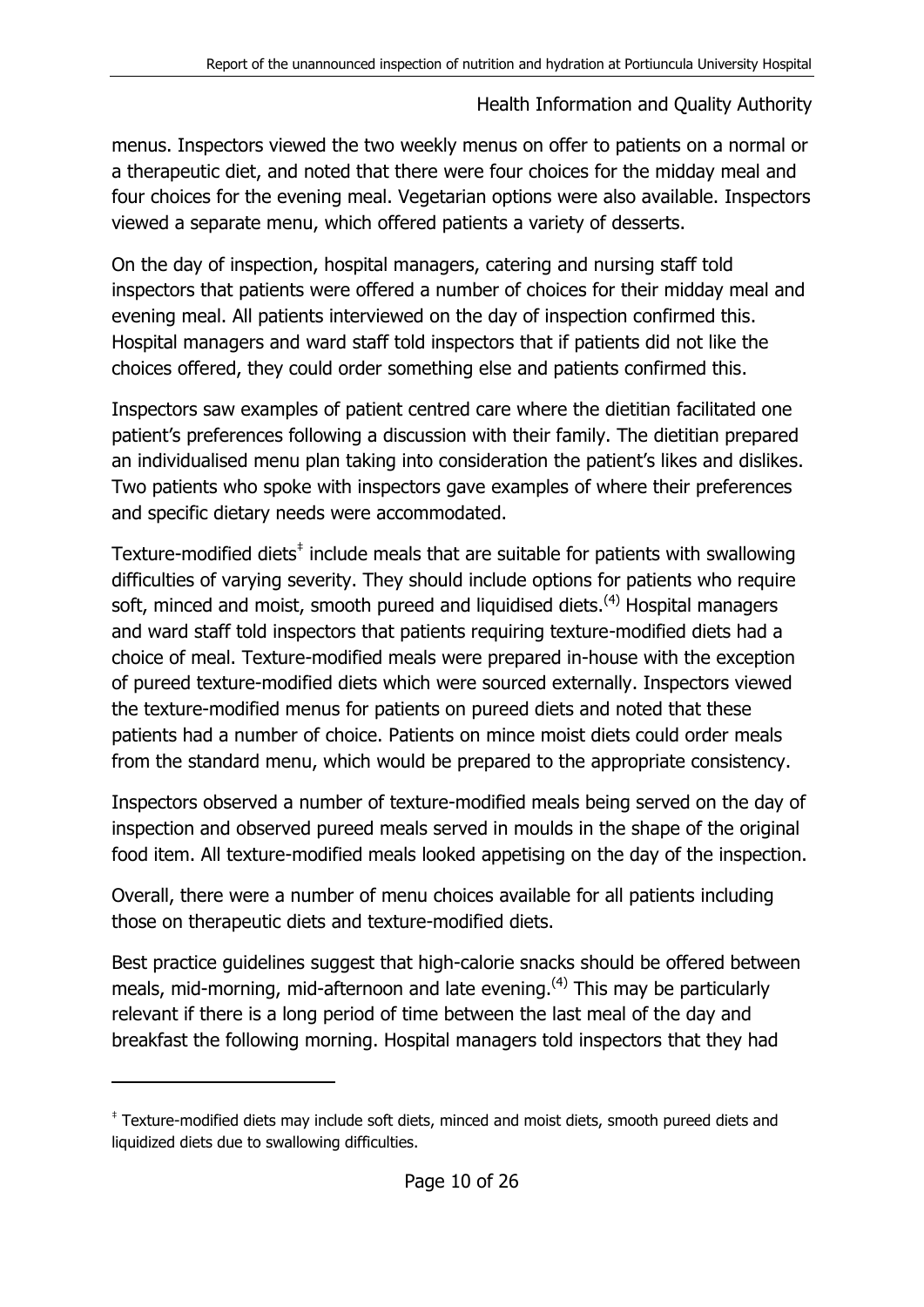introduced a number of snacks rounds (11am, 2pm, and after 7pm) following the completion of an audit on the nutrient content of meals, which highlighted that not all meals served provided adequate nutrition to patients. Catering and nursing staff told inspectors that dietitians provided them with information about patients' that required high protein high calorie diets, which was documented on a white board in the ward kitchen. Inspectors saw folders on the ward which contained information for catering staff on different diets including high calorie high protein snacks.

All 12 patients who spoke with inspectors said that they had received a variety of snacks mid-morning and evening. Inspectors observed a snack round at 11am on the day of inspection, and noted that snacks included buns, cheese and crackers, biscuits, custard, hot chocolate, coffee, tea or milk.

## **Missed meals**

-

Hospital managers and ward staff told inspectors that the hospital had a system in place to cater for patients who missed a meal. Ward staff could contact the kitchen up to 6pm to obtain a hot replacement meal, and snacks including sandwiches or tea and toast were available if required. Four patients who reported missing a meal told inspectors that they were facilitated with a replacement meal.

# **Catering for patients with ethnic, religious and cultural dietary needs**

The National Standards for Safer Better Healthcare state that patients should experience healthcare that respects their diversity and protects their rights.<sup>(1)</sup> Dietary practices within and between different cultural groups can be quite varied. It is important not to assume what an individual's dietary practices are just because they belong to a particular faith or culture. This may vary depending on practices such as fasts, festivals, food restrictions and other requirements.

The hospital stated in its completed self-assessment questionnaire that there were no menu options available for patients from different ethnic, religious, and cultural backgrounds. However, on the day of inspection, hospital managers and ward staff told inspectors that they could provide Halal $<sup>Y</sup>$  meals on request. They reported that</sup> they would not routinely receive many requests for Halal meals. Vegetarian meals were also available.

<sup>¥</sup> Halal food refers to meat prepared as prescribed by Islamic law.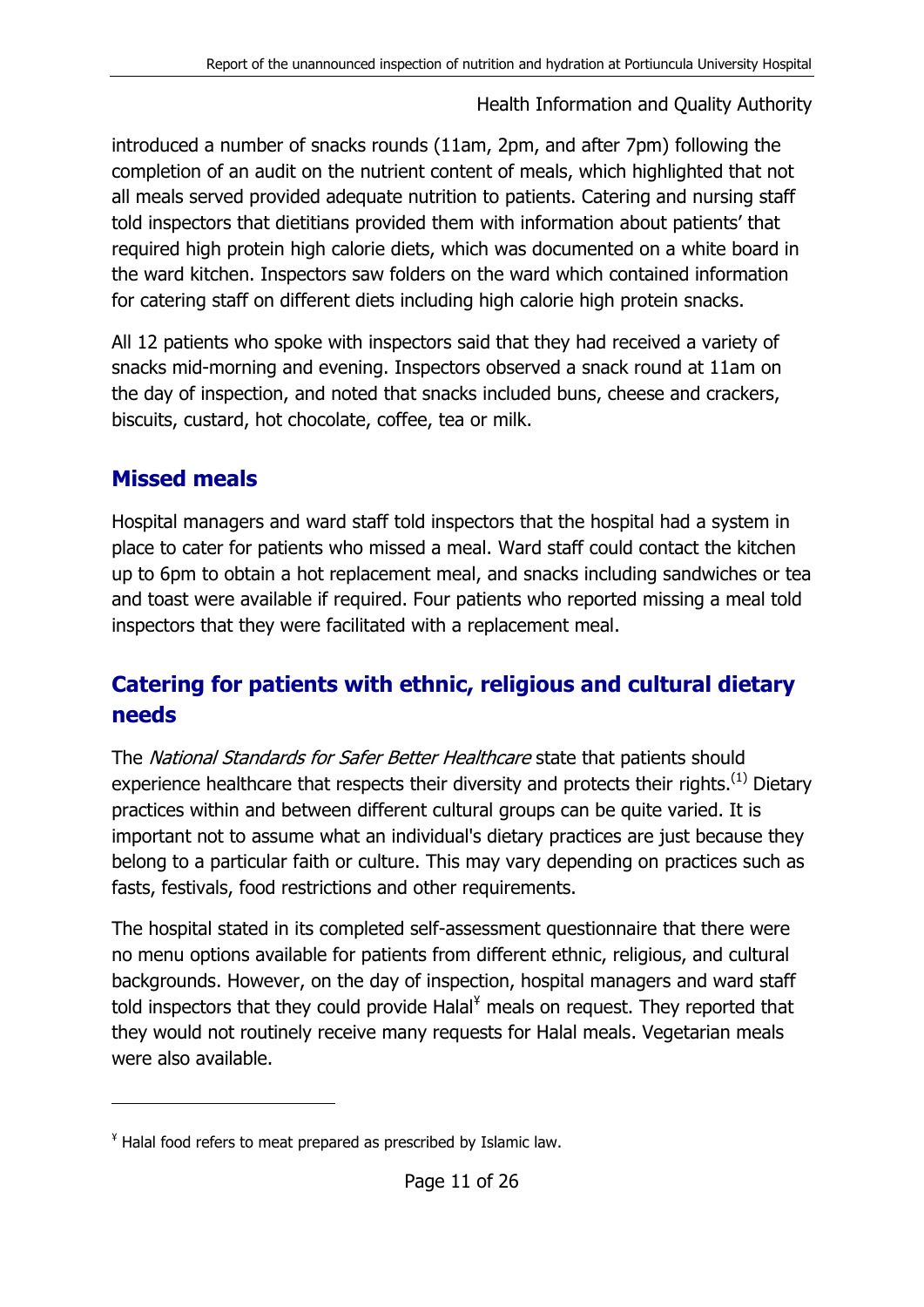## **Assistance**

-

The hospital stated in its completed self-assessment questionnaire that assistance from nurses and healthcare assistants to support patients at mealtimes was always available.<sup>§</sup> The system in place to identify which patients required assistance included a section in the nursing assessment with a daily evaluation and checklist, which detailed a patient's dietary preferences, or if they required assistance with eating and drinking. This information was also communicated verbally between nursing staff during shift handovers, which were also attended by healthcare assistants. Hospital managers told inspectors that wards operated a 'safety pause' (5) system whereby staff communicated information about patient safety issues. This included relaying information about which patients required assistance with their meals.

Catering and nursing staff told inspectors that they operated a 'hold back' system where some meals were held back until nursing staff and healthcare assistants were available to assist patients who required assistance with their meals. In addition, kitchen staff would, on request from ward staff, send a meal to the ward earlier for patients who required assistance to ensure they would not have to wait for help and their meal could be eaten while it was hot. Inspectors observed this practice on the day of inspection.

Inspectors observed the midday meal and noted that patients were positioned comfortably prior to the meal with dining and feeding aids provided as required. Inspectors observed good social interaction between the patient and ward staff and a number of patients were asked 'are you alright' when assistance was being offered. Inspectors observed that a number of patients required assistance on the day of the inspection and those that required assistance were observed being assisted by nurses and healthcare assistants in a timely manner. However, two of the 12 patients who spoke with inspectors said that a meal could be left on a bed tray table with no staff available to offer assistance or a patient could be asleep and not be aware that the food was left on the bed tray table. This was consistent with a finding from an audit of the patients' mealtime experience carried out in 2015.

Ward staff were observed going between patients to offer assistance with meals. While some staff sat down beside patients when offering asistance with meals,

 $\frac{1}{3}$  The self-assessment questionnaire offered the following four options to answer the question on the availability of support: always; mostly; sometimes; never.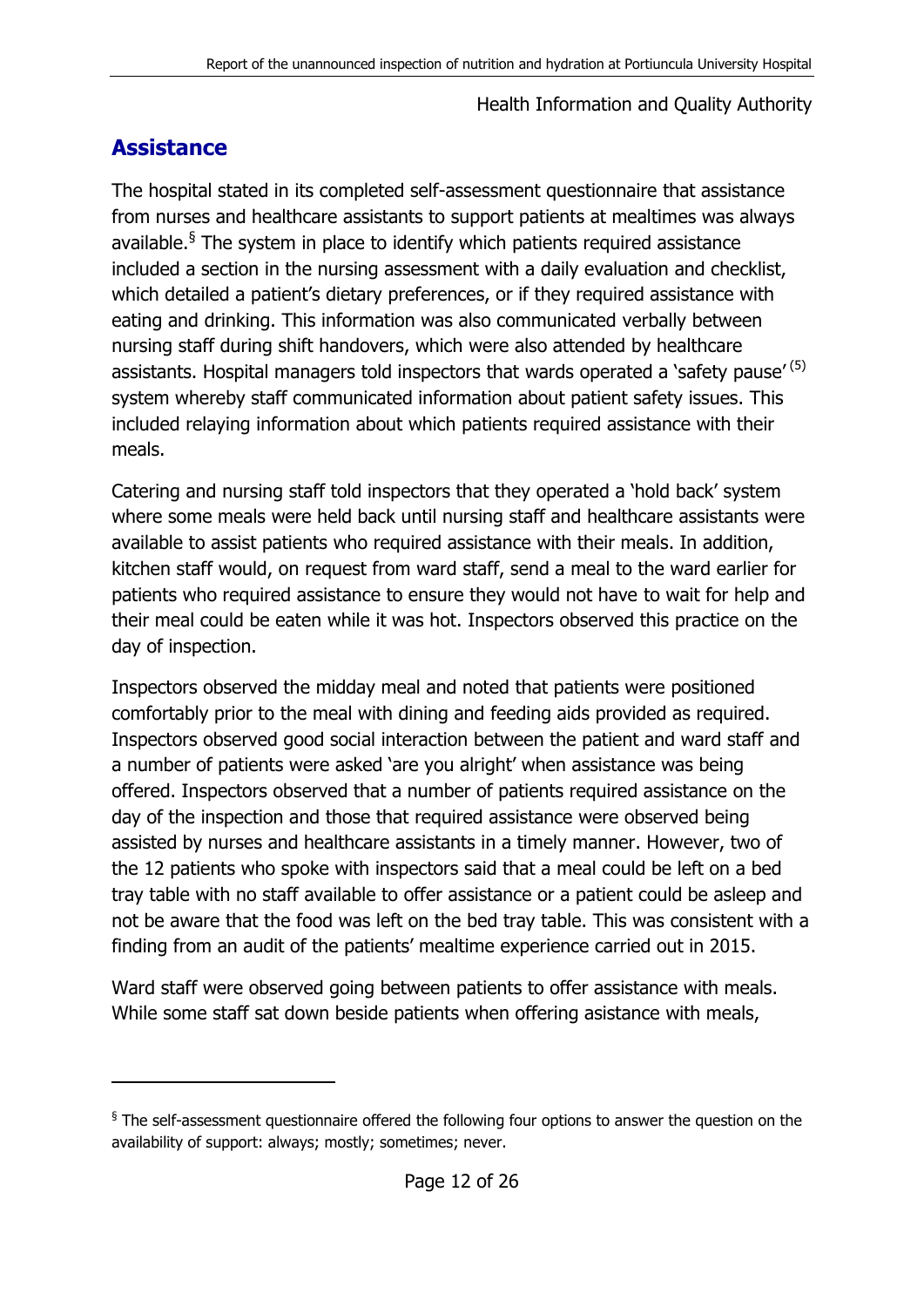others were observed to be standing over patients, this practice is not patientcentred or conducive to an enjoyable eating experience for patients.

Overall, inspectors were satisfied that assistance was provided in a timely manner on the day of inspection. However, ward staff must ensure patients are aware that their meal has been served.

## **Patients' experience of meal service – food quality**

All patients have a right to safe, nutritious food and the provision of meals should be individualised and flexible.<sup>(4)</sup> On the day of inspection, inspectors observed meals as they were being served and found that food was served in an appetizing way.

Inspectors spoke with patients about their views on the quality of food provided in the hospital. The majority of patients were satisfied with the food offered with some of the patients describing the food as "lovely food", "could not get better". However, two patients were not satisfied with the food offered, for example one patient described being served cold porridge.

# **Hydration and availability of drinks**

On the day of inspection, inspectors observed that drinking water was readily available to patients with jugs and glasses of water within easy reach of patients. Catering and nursing staff told inspectors that water jugs were replaced with fresh water in the morning and evening and refilled as required. Inspectors observed catering staff offering patients drinks of tea, coffee, hot chocolate or milk during the snack round on the day of inspection. This was also confirmed by patients who spoke with inspectors.

# **What worked well?**

- **Most patients expressed satisfaction with the quality of the food and the meal** service.
- **Patients were offered nourishing snacks between meals.**
- All patients on a standard diet including therapeutic and texture modified were offered a choice of meals.
- <span id="page-12-0"></span>**Water jugs were replenished with fresh water during the day.**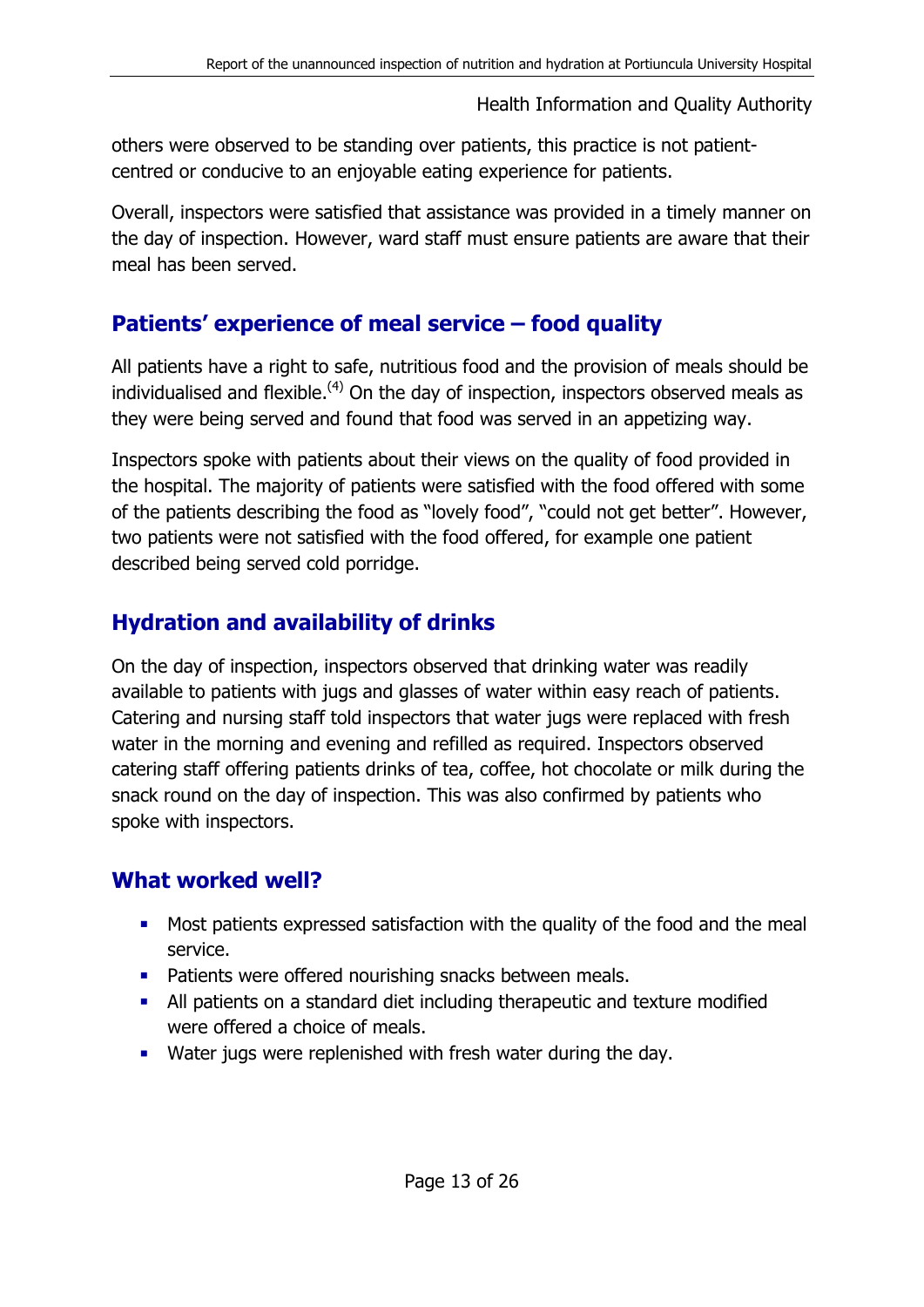# **Theme 2: Effective Care and Support**

Effective care and support in healthcare means consistently delivering the best achievable outcomes for people using a service in line with best available evidence. In the context of effective care and support for patients, this means that nutrition and hydration care is evidence-based, planned, coordinated and delivered to meet individual patient's initial and ongoing needs. It means assessing patients' risk of malnutrition using a validated assessment tool, monitoring aspects of their nutrition and hydration care and referring patients who are at risk of malnutrition to a dietitian for further specialised input. National guidelines recommend that screening for risk of malnutrition should be carried out on every patient within 24-hours of admission to hospital. $(4)$ 

Inspectors reviewed healthcare records and spoke with healthcare professionals during the inspections about how they identified and monitored patients who were at risk of malnutrition and or dehydration.

# **Patient assessment and malnutrition screening**

The inspection team found that the hospital had a structured nursing assessment for all admitted patients that contained a baseline assessment of eating and drinking. The nursing record contained a daily evaluation sheet and a checklist with a section on eating and drinking for nurses to complete.

Inspectors reviewed the healthcare records of 10 patients on the day of inspection. This was a small sample size and did not involve a representative sample of the healthcare records of all patients at the hospital. All 10 patient healthcare records reviewed by inspectors included a nursing assessment of nutrition and hydration within 24-hours of admission.

The hospital had a draft policy on screening patients for their risk of malnutrition. Both wards visited by inspectors were screening patients for malnutrition using the Malnutrition Universal Screening Tool (MUST) tool. This is the tool recommended in the national guidelines.<sup>(4)</sup> Hospital managers told inspectors that the hospital had recently introduced MUST screening for risk of malnutrition on four wards in the hospital.

Of the 10 healthcare records reviewed, seven had a fully completed MUST assessment within 24-hours of admission while the remaining three patients had not. Two patients had a fully completed MUST assessment after 24-hours of admission and a third patient had no MUST screening assessment completed.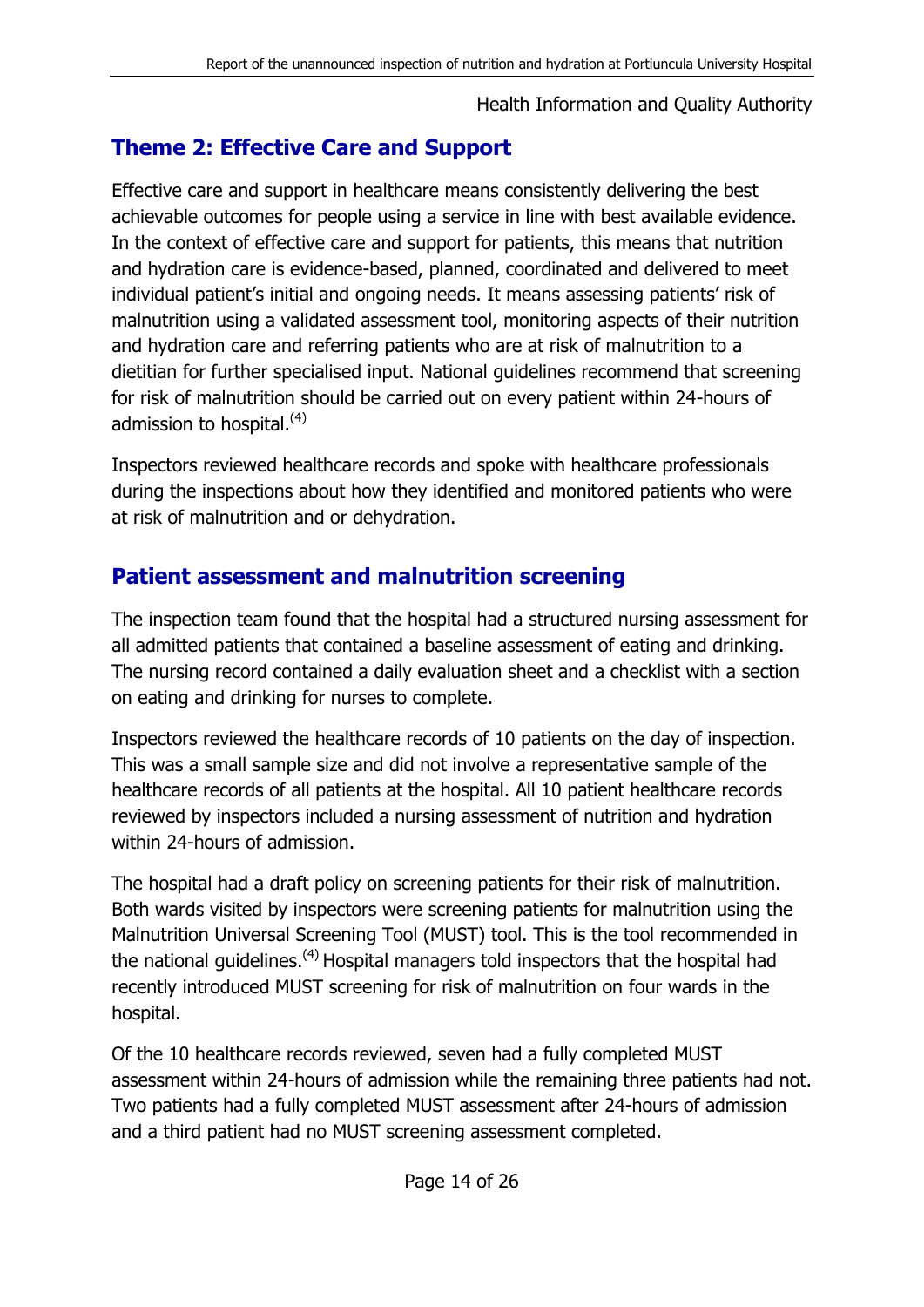Eight of the 10 healthcare records reviewed by inspectors showed that the patients had been admitted for more than one week. Of these eight healthcare records, four patients were re-screened and four had no evidence of being re-screened for their risk of malnutrition. The MUST tool required the recording of patients' weight and height. Inspectors found that patients had their height and weight recorded in nine of the healthcare records reviewed, but one patient had neither their height nor their weight recorded as they had not been screened for their risk of malnutrition.

Nurses were required to record the food intake of eight patients. Seven of the eight food intake charts viewed used semi-quantitative measures of food intake and were fully complete and up-to-date. One food chart was incomplete. Seven healthcare charts contained a fluid balance chart. Of these, five had quantitative measures of fluids documented and were completed and up-to-date. Two were incomplete.

# **Equipment for screening**

During this inspection, inspectors observed some of the required equipment used to screen patients for the risk of malnutrition was in place. This included weighing scales, chair scales (for more frail and dependent patients), stadiometers $\textdegree$  and measuring tapes.

During this inspection, inspectors observed that one ward visited had access to a measuring tape, stadiometer, chair scales and hoist scales. The second ward visited also had access to measuring tape, stadiometer, and hoist scales, but on the day of the inspection shared a chair scales with another ward while their chair scales was being repaired. Equipment had been calibrated as required within the previous 12 months.

# **Patient referral for specialist assessment**

As part of the on-site inspection, inspectors reviewed the systems in place to refer patients to dietetic or speech and language therapy services. Patients who had a MUST score of two or more were routinely referred to a dietitian.

Of the 10 healthcare records reviewed, inspectors found a documented assessment of the patient by a dietitian in nine of the healthcare records. These nine patients were seen by the dietitian on the same day of referral. However, one patient with a MUST score of three had not been referred. This was highlighted by the inspector to

-

 $\degree$  A device for measuring a person's height.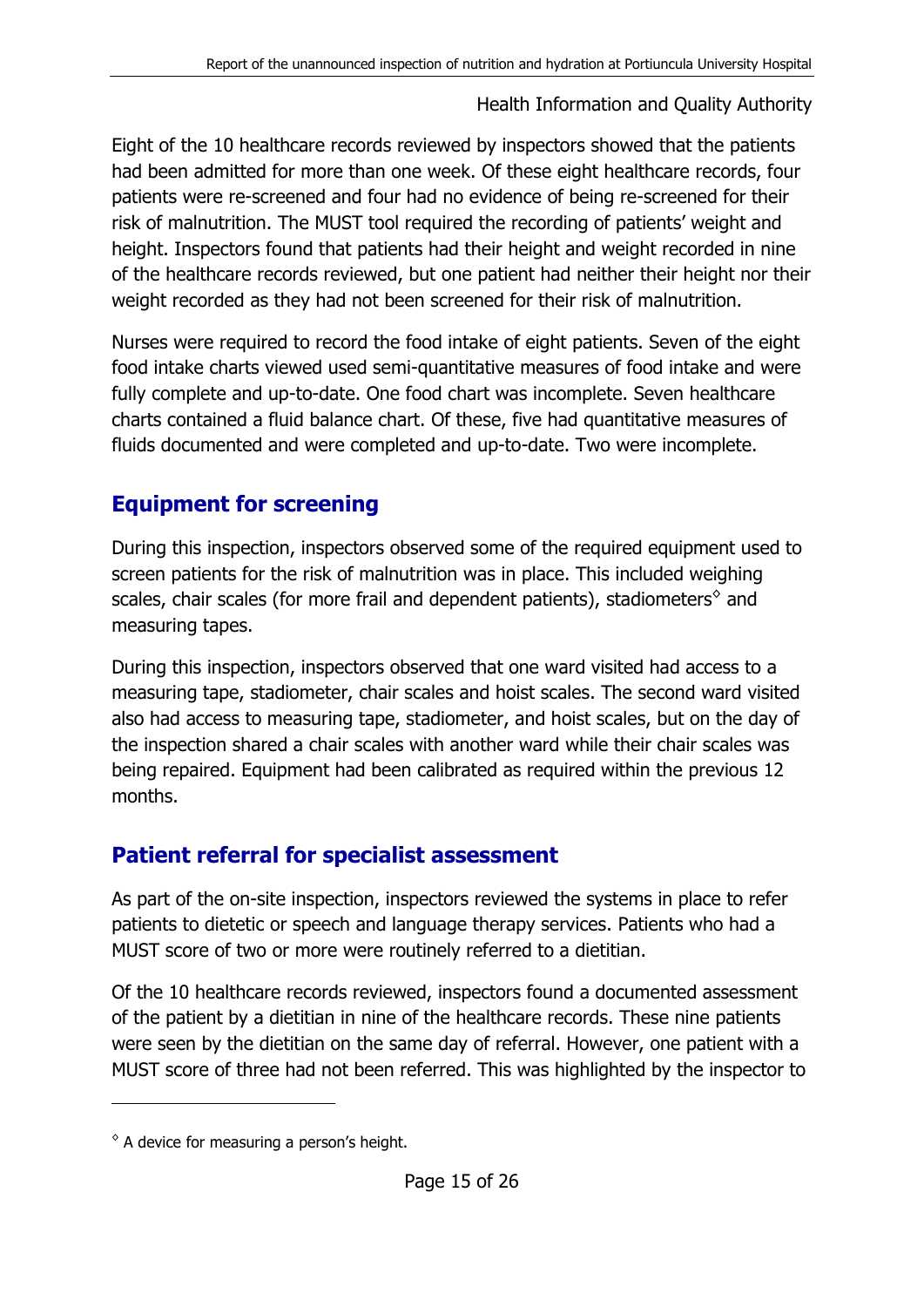nursing staff and hospital managers on the day of inspection. Inspectors viewed the hospital's Dietetic Priority Rating System guideline for managing patients' referrals in the hospital.

Four patients' healthcare records contained assessments by a speech and language therapist for a swallowing assessment. Of these four, three were seen on the same day of referral and one was seen within 48-hours of the referral. Overall, inspectors were satisfied that patients had good access to dietetic and speech and language therapy services.

## **What worked well?**

**There was timely access to dietetic and speech and language therapy** services.

# **Opportunities for improvement?**

- Patients should be screened for their risk of malnutrition screening within 24 hours of admission and re-screened weekly in line with national guidelines.
- **Accurate and complete recording of food and fluid charts.**

# <span id="page-15-0"></span>**Theme 3: Safe Care and Support**

Safe care and support recognises that the safety of patients and service users is of the highest importance and that everyone working within healthcare services has a role and responsibility in delivering a safe, high-quality service. Certain areas relating to nutrition and hydration care are associated with a possible increased risk of harm to patients. These include:

- **EXT** identifying whether hospitals have systems in place to ensure that the right meal is served to the right patient
- **E** ensuring patients are not experiencing prolonged fasting unnecessarily
- **EXT** ensuring patient safety incidents relating to nutrition and hydration care are reported, recorded, investigated and monitored in line with best available evidence and best practice guidelines.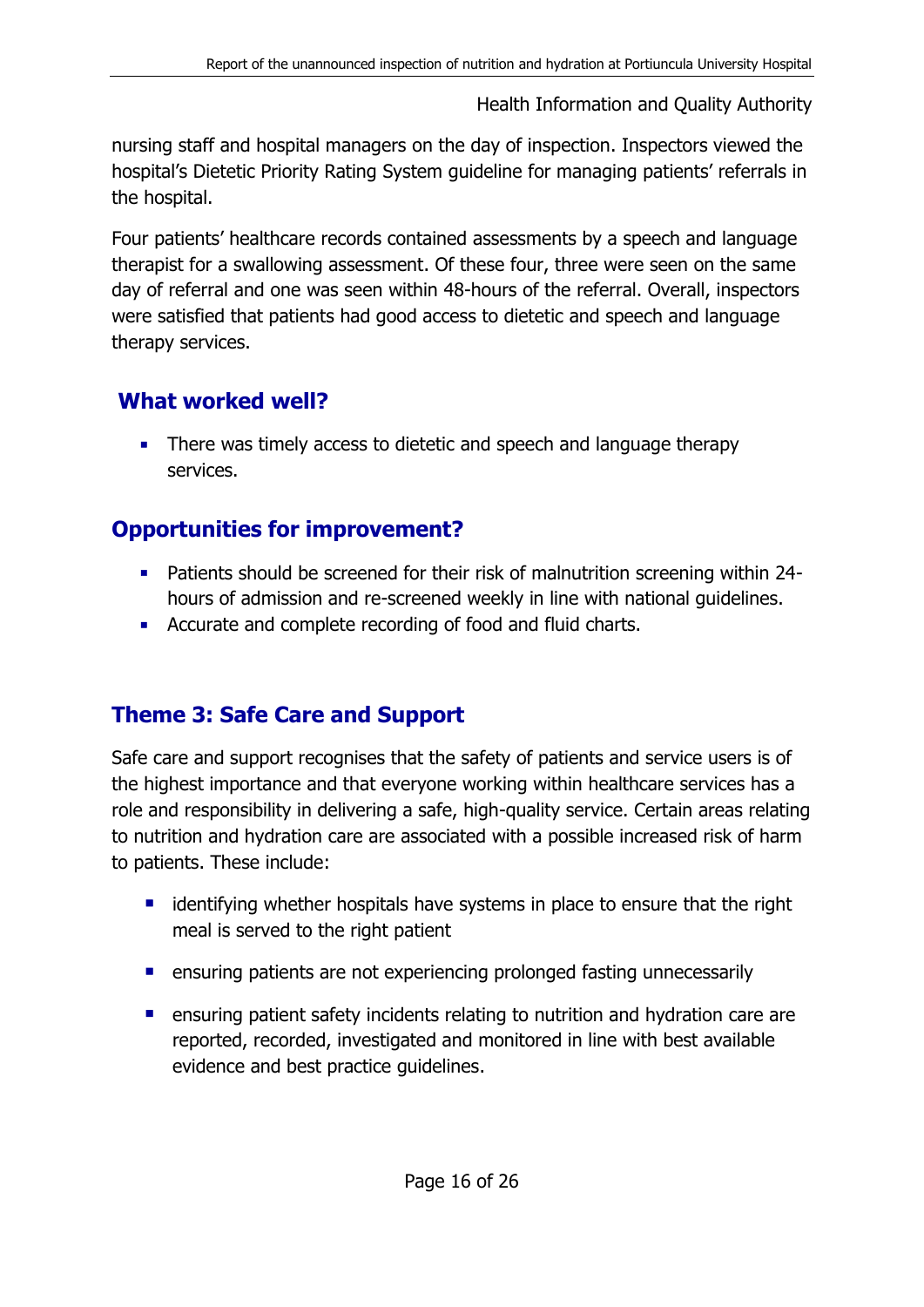# **Communication of dietary needs**

Nursing and catering staff told inspectors that they had a number of systems in place to communicate patients' dietary needs between staff to ensure that patients received the correct meals. These included the following:

- nursing assessment documentation
- **nursing handover**
- communication white boards in the ward kitchen
- **EXEDEE** instructions from the speech and language therapist displayed over patients' beds with information on texture-modified diet requirements
- menu labels on the patients' trays which outlined the patients' meal ordered.

Catering staff and healthcare assistants told inspectors that patients' dietary needs were also recorded on a diet sheet. This diet sheet listed all patients on the ward by name and bed number and staff checked the sheet before distributing meals to ensure that all patients received the correct meal.

On the day of inspection, inspectors viewed dietary information displayed on a communication white board in the ward kitchen. For example, information was displayed outlining which patients were fasting, on a normal diet or texture-modified diets. Inspectors observed the meal process and noted that each meal had been labelled with the patients' bed number, and had a section of the menu card on the tray outlining the meal ordered. This was to ensure that all patients received the meal they had ordered. Patients who required a specific diet, such as a texturemodified diet, were seen by inspectors to receive the correct meal.

The majority of patients who spoke with inspectors stated that they had always received the correct meal. However, two patients told inspectors that they had not received the correct meal. One patient said they had received the wrong cereal and another patient reported that they had not always received the correct meal. This finding was consistent with the findings of an observational audit carried out in March 2016.

# **Patients safety incidents in relation to nutrition and hydration**

Hospital staff and management reported that there had not been any high-risk category patient safety incidents reported or written complaints received from patients in relation to nutrition and hydration in the last 12 months. Hospital management confirmed that complaints in relation to nutrition and hydration were rare, but would be addressed immediately if they occurred.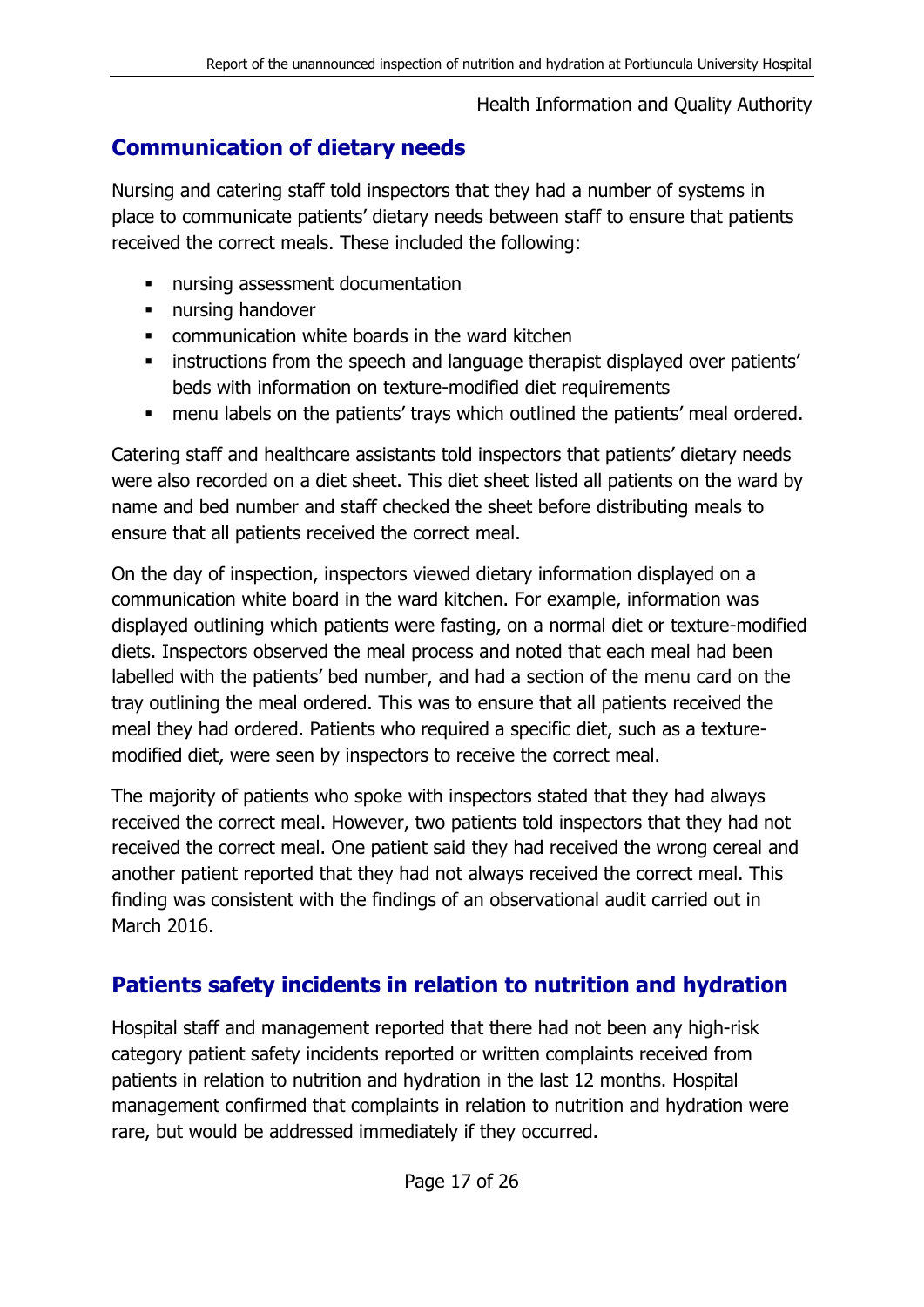However, inspectors viewed the minutes of the Nutrition Steering Committee and noted that there were a small number of incidents with regard to parenteral nutrition and the length of time patients were fasting for procedures discussed by the Nutrition Steering Committee in August 2016. As a result, the minutes detailed that the hospital's radiology fasting guidelines were subsequently updated and circulated to staff and additional training was proposed to support staff with the management of patients requiring parental nutrition. Hospital managers told inspectors that the hospital's fasting guidelines for pre-assessment were also being reviewed.

# <span id="page-17-0"></span>**Opportunities for improvement?**

**Patients did not always receive the correct meal in line with their dietary** requirements.

## **Theme 5: Leadership, Governance and Management**

The National Standards for Safer Better Healthcare describe a well-governed service as a service that is clear about what it does and how it does it.<sup>(1)</sup> The service also monitors its performance to ensure that the care, treatment and support that it provides are of a consistently high quality throughout the system.  $^{(1)}$  Best practice guidelines state that hospital management must accept responsibility for overall nutritional care in hospitals. In addition, hospital managers, dietitians, physicians, nurses, catering managers and food-service staff must work together to achieve the best nutritional care. Hospital management must facilitate and give priority to such  $cooperation.<sup>(4)</sup>$ 

Best practice guidelines recommend that hospitals form a nutrition steering committee to oversee nutrition and hydration care in acute hospitals.<sup> $(4)$ </sup> The role of this committee includes the following:

- help implement national quidelines
- set the standard of care in relation to nutrition for hospitalized patients
- Review the food-service system, nutritional risk screening and audits.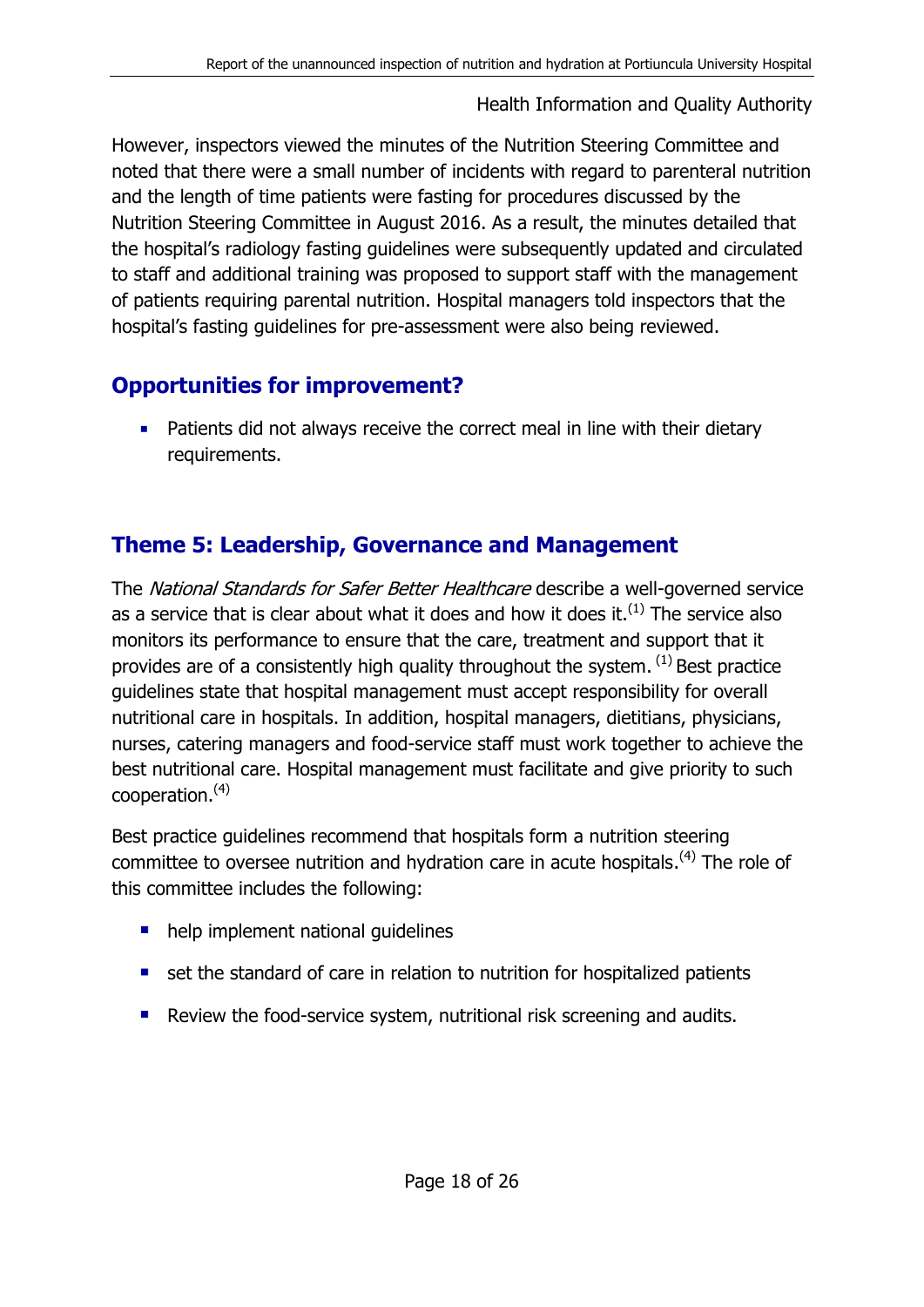The inspection team looked at key leadership; governance and management areas aligned to the National Standards for Safer Better Healthcare and sought information relating to the governance arrangements in place to oversee nutrition and hydration practices.

# **Nutrition Steering Committee**

The hospital had a Nutritional Steering Committee, which was established in November 2015. This Committee was chaired by the Clinical Support Services Director and the Dietitian Manager deputised in the absence of the Chair. It had agreed terms of reference that detailed the purpose, membership, roles and responsibilities of the group and its members, and meetings and record keeping. The purpose of the Committee included supporting the work of all staff with regard to the provision of high quality, effective and efficient nutrition and hydration services.

Hospital managers told inspectors that the Nutrition Steering Committee reported into the hospital's Quality and Risk Safety Group on a six weekly basis. The Committee had met nine times between February 2016 and August 2016 including one additional meeting in relation to protected mealtimes. The Committee aimed to meet at monthly intervals. All relevant staff disciplines were represented on the committee and attended meetings.

Inspectors requested and reviewed copies of agendas and minutes for the Committee meetings; all meetings had been minuted. There was a record of the discussion, agreed outcomes and actions required including a plan of action. The inspection team found that the Committee functioned well and had a clear plan for how the nutrition and hydration needs of patients in the hospital could be improved. Examples of progress and work completed by the committee to date included the rollout of MUST, protected mealtimes and snack rounds.

# **Policies**

Policies are written operational statements of intent which help staff make appropriate decisions and take actions, consistent with the aims of the service provider, and in the best interests of service users.<sup>(1)</sup> During the inspection, inspectors were told that there was a system in place for staff to access policies on the hospital's computer network and hard copies were available on the ward.

The hospital had a number of policies including a policy on protected mealtimes and a guideline for fasting patients who were undergoing surgery. The hospital had a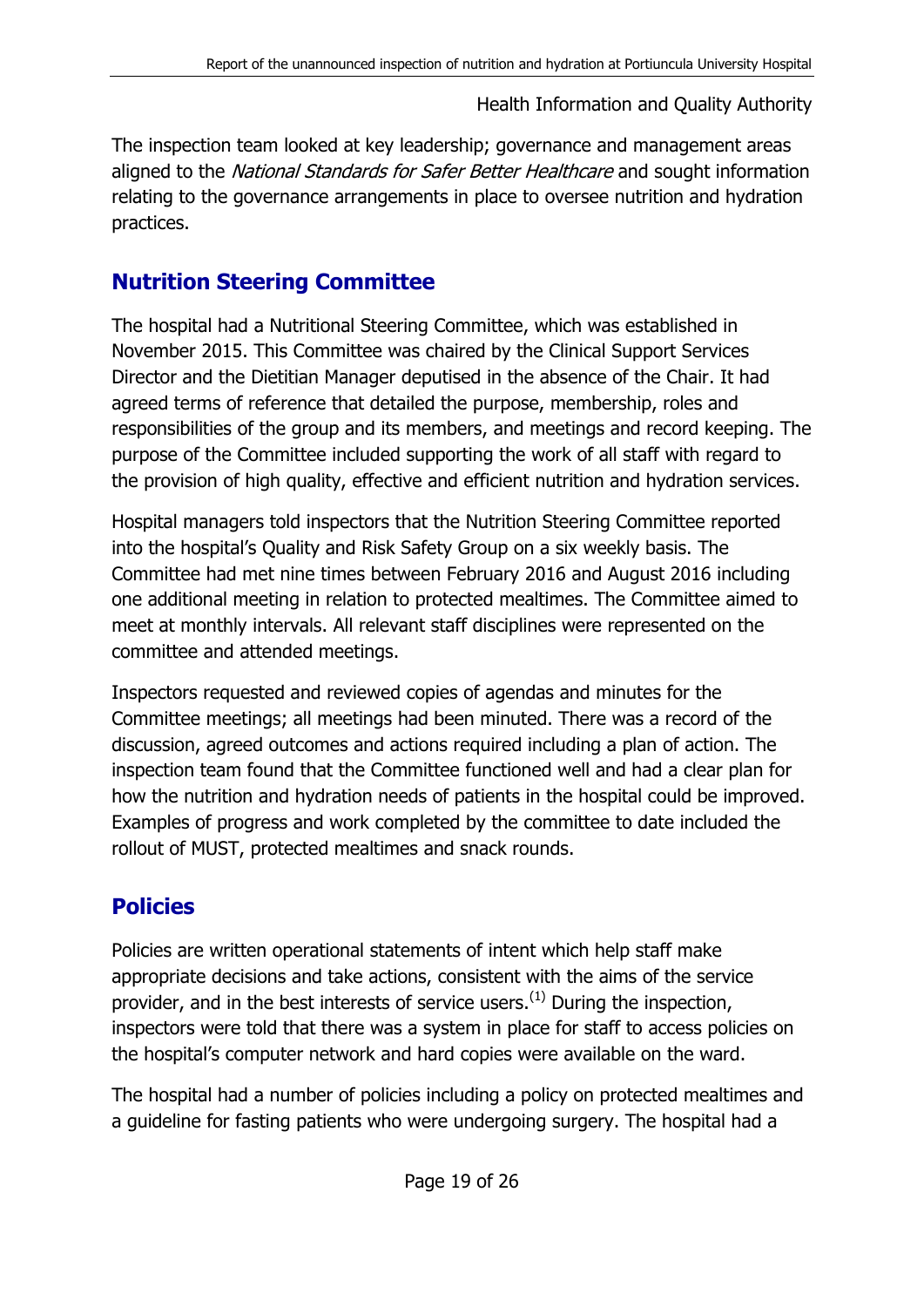draft MUST screening policy. However, hospital management confirmed that a specific nutrition and hydration policy was not in place in the hospital.

# **Evaluation and audit of care**

The term audit is used to describe a process of assessing practice against evidencebased standards of care. It can be used to confirm that current practice and systems meet expected levels of performance or to check the effect of changes in practice.

It is recommended that the nutrient content and portion size of food should be audited per dish annually, or more often if the menu changes.<sup>(4)</sup> Hospital managers told inspectors that they had completed an audit of the nutrient content of food in 2015. An average of three portions were measured for each food type and all meals served in the hospital were analysed including breakfast, starters, dinner, dessert, evening tea and snacks. Hospital managers told inspectors that as a result, extra high calorie nutritional snacks and beverages were introduced as part of the snack rounds to increase the nutrient content of food patients received.

Inspectors were provided with copies of completed audits in relation to patients' mealtime experience, MUST screening and snacks audit. Other audits completed in 2015 included audits of recording patients weight, height and availability of equipment to weigh patients.

The patients' mealtimes' experiences audit was carried out during 2015. The audit tool used comprised of 27 questions divided into different sections namely basic dietary needs, patient preparation for meal, assistance, interruptions and some general feedback questions. The results showed a high level of satisfaction with meals and that most patients received the food that they had ordered. Other feedback from patients related to the timing of meals. Inspectors noted that progress had been made by the hospital in implementing the recommendations listed in this audit which included the implementation of the protected mealtime initiative on both wards inspected.

A MUST audit was carried out in September 2016 on one ward visited by inspectors. This audit included questions on whether all MUST steps were completed, if screening was completed within 24-hours of admission to the ward and if a care plan was implemented. The result of this audit showed 80% compliance with MUST screening. The audit findings also highlighted that areas for improvement with MUST screening were to be followed up at the wards 'safety pause' meetings and confirmation of MUST training for all staff.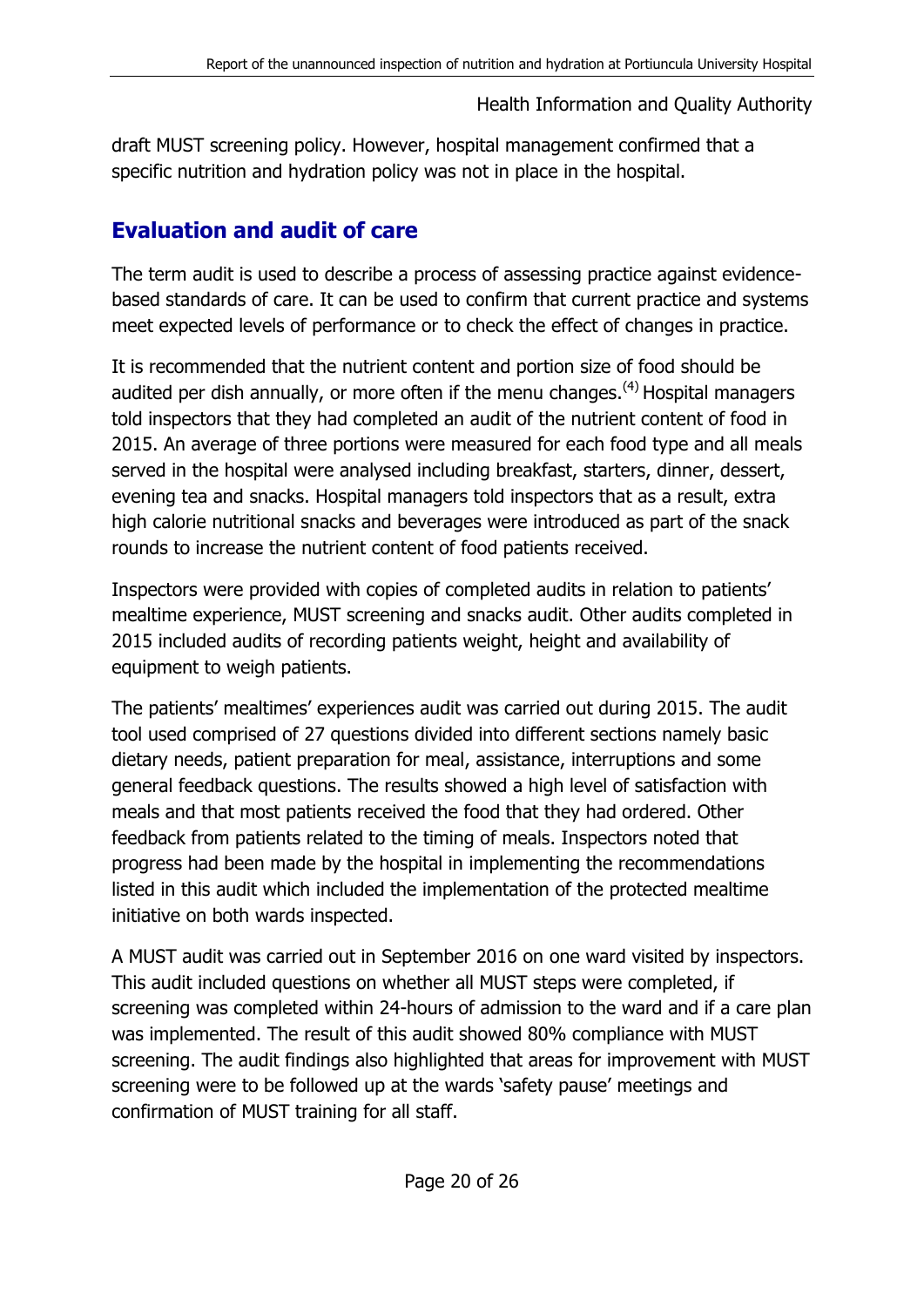A snack and beverage round observation audit was carried out on one ward of the hospital during 2016. The audit findings recommended that staff should ensure that over-bed signage and kitchen white boards were updated and that catering staff should offer nourishing snack and beverage options first to promote increased protein and energy snack intake. The snack audits were repeated over five weeks and showed an increase in the uptake of nourishing drinks and snacks.

Overall, inspectors found that the hospital had conducted a number of audits of nutrition and hydration care including the audit of the nutrient content of food in 2015.

# **Evaluation of patient satisfaction**

Hospital managers told inspectors that they carried out service user experience surveys on the general wards on a regular basis. The inspection team were provided with copies of audit results from 2014 up to January 2016. A small sample of patients were asked to rate their experience of the food choice/quality and meal service in the hospital on a monthly basis. The majority of patients gave positive feedback in relation to food choice/quality and meal service.

# **Quality improvement initiatives**

The hospital managers told inspectors about a number of recent quality improvements initiatives implemented in relation to nutrition and hydration which included the following:

- The introduction of a number of snack rounds providing sandwiches, cakes, yogurts, biscuits, cheese and crackers, rice pudding, custard, drinking chocolate, milk, coffee and tea.
- The introduction of protected mealtimes on all wards.
- Changed midday mealtimes to reduce non-essential interruptions.
- **MUST** screening to identify patients at risk of malnutrition.
- New menus with options to offer patients on pureed diets more choice.
- **Picture menu book to improve communication for patients with** communication difficulties.
- The introduction of a 'safety pause' to ensure that patients get assistance with meals if required.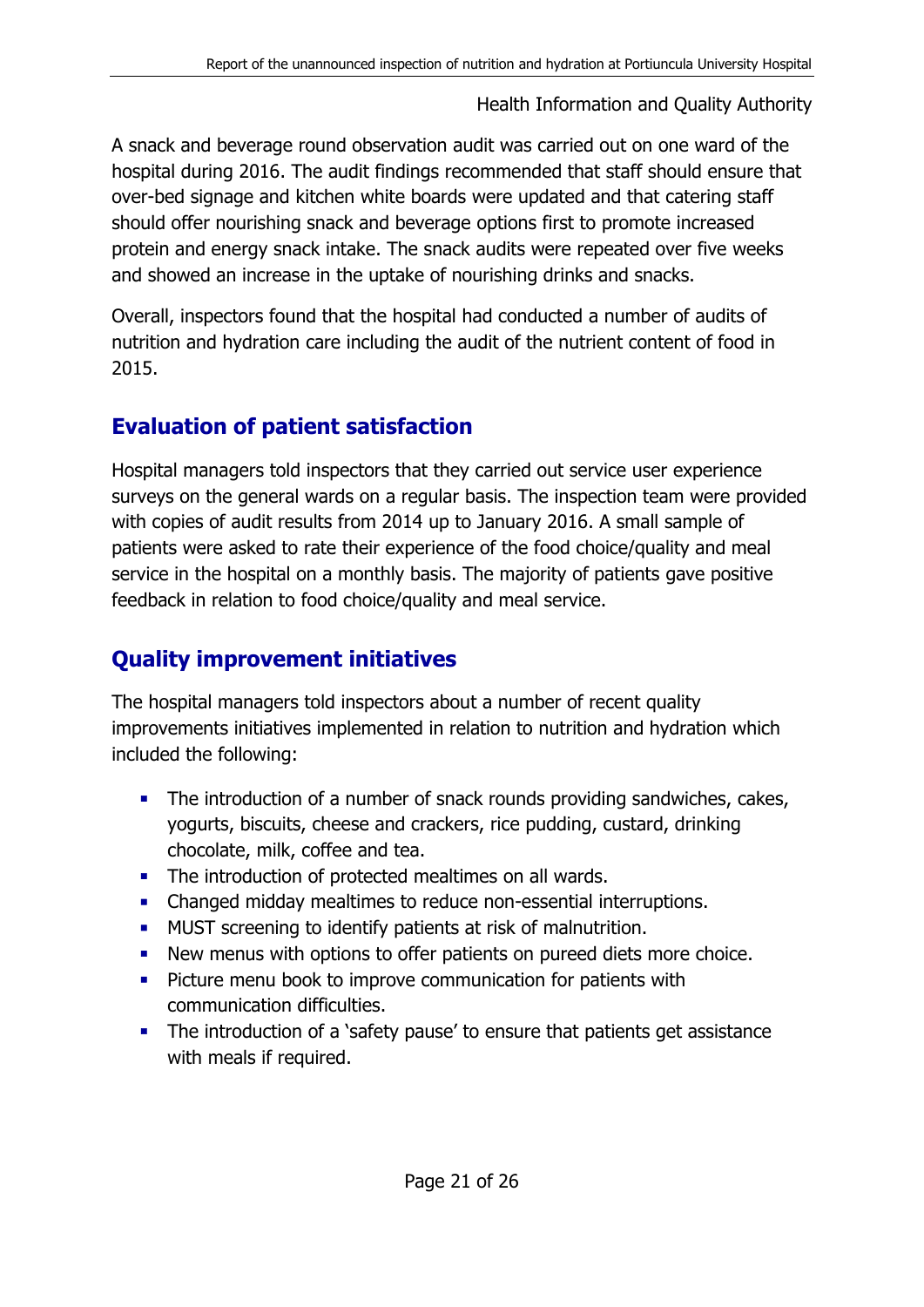- **•** Patient information leaflets which were updated in 2016 outlining information about soft and pureed diets and included suggestions for daily meals.
- A new food record chart using semi quantitiative measures was introduced in 2016.
- Staff Information Leaflet in relation to ' Nutrition and Hydration and individual responsibilities was introduced in January 2016.

#### **What worked well?**

- The hospital had established a Nutrition Steering Committee, which had implemented a number of quality improvement initiatives and had a clearly defined work plan.
- The hospital had conducted a number of audits in nutrition and hydration care including analysis of nutrient content of menus.
- The hospital conducted an annual survey of patient experiences of meals to improve nutrition and hydration care.

# **Opportunities for improvement?**

**The development of policies relating to nutrition and hydration.** 

# <span id="page-21-0"></span>**Theme 6: Workforce**

It is important that the members of the workforce have the required skills and training to provide effective nutrition and hydration care to patients. Evidence suggests that there is a lack of sufficient education in nutrition among all healthcare staff due to the delay in transferring nutritional research into practice in hospitals.<sup>(4)</sup>

Best practice guidelines recommend that hospitals:

**i** include training on nutrition in staff induction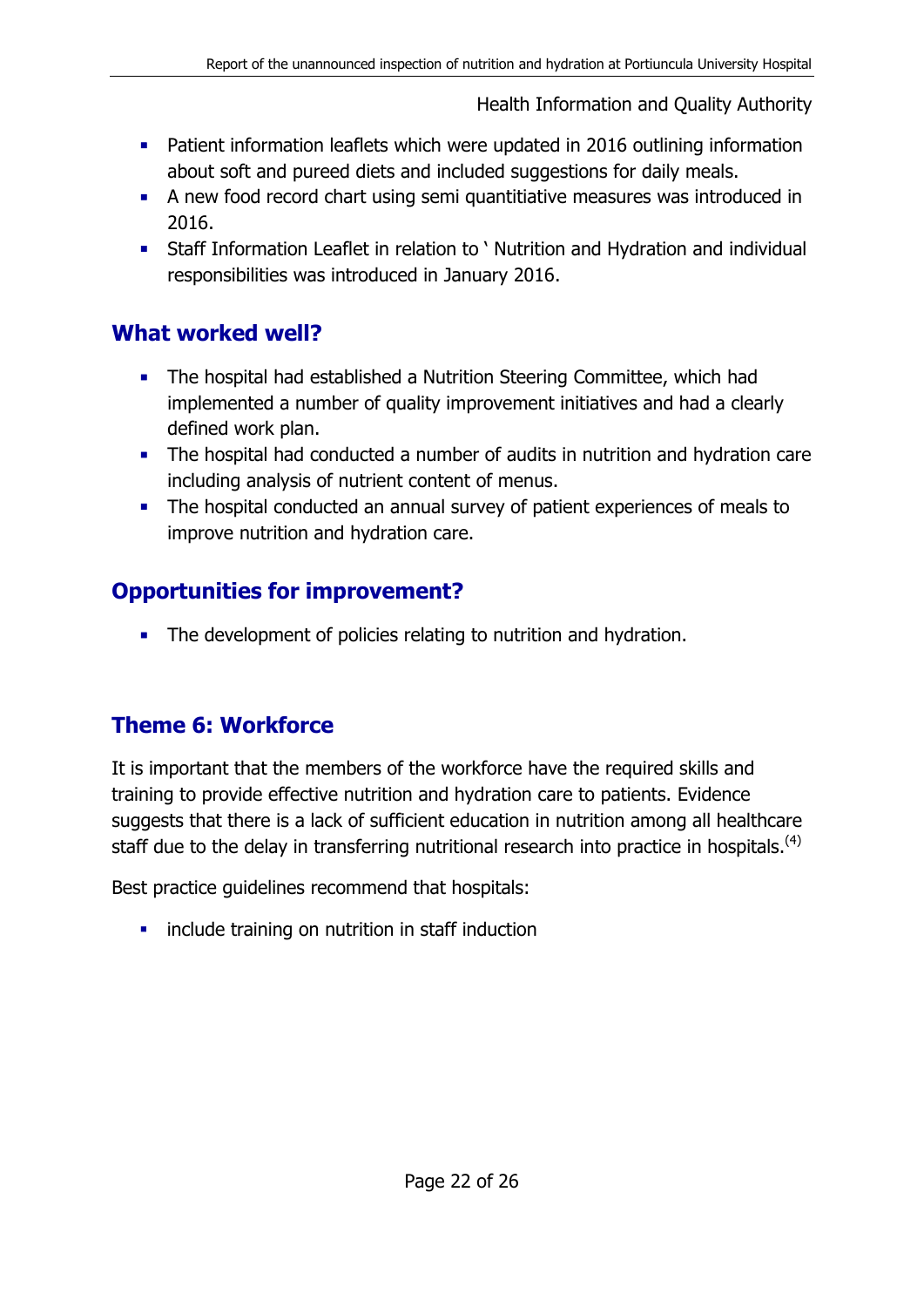- have a continuing education programme on general nutrition for all staff involved in providing nutritional support to patients
- **Provide staff involved in the feeding of patients with updated nutritional** knowledge every year.
- a special focus should be given to the nutritional training of non-clinical staff and the definition of their area of responsibility in relation to nutrition and hydration.(4)

# **Training**

On the day of inspection, hospital managers and nursing staff told inspectors that training had been provided to nursing and healthcare staff on the wards in relation to the use of the MUST screening tool from April to September 2016. This training took place at ward level and four to six members of staff attending each training session which lasted for one hour.

Hospital managers told inspectors that nursing staff, kitchen staff and healthcare assistants had received training from the speech and language therapist in relation to texture-modified diets. Attendance records reviewed also showed that catering staff and nurses had attended dysphagia and safer feeding training with the speech and language therapist. Inspectors were informed that following audits, learning was shared with staff in the hospital, for example, copies of audits were given to clinical nurse managers and training/information sessions were conducted with medical staff during grand rounds.

Portiuncula University Hospital's Quality Improvement Plan stated that a staff information leaflet in relation to nutrition and hydration had been developed in January 2016. Copies of this leaflet were issued to ward staff, medical staff at grand rounds and a multi-disciplinary team during induction sessions in an effort to increase staff awareness in relation nutrition and hydration care and responsibilities.

# **What worked well?**

- Structured and specific training on nutrition and hydration in line with national guidelines had been provided to staff involved in patient care.
- <span id="page-22-0"></span>• The development of an information leaflet for staff to increase awareness in relation to nutrition and hydration care and responsibilities.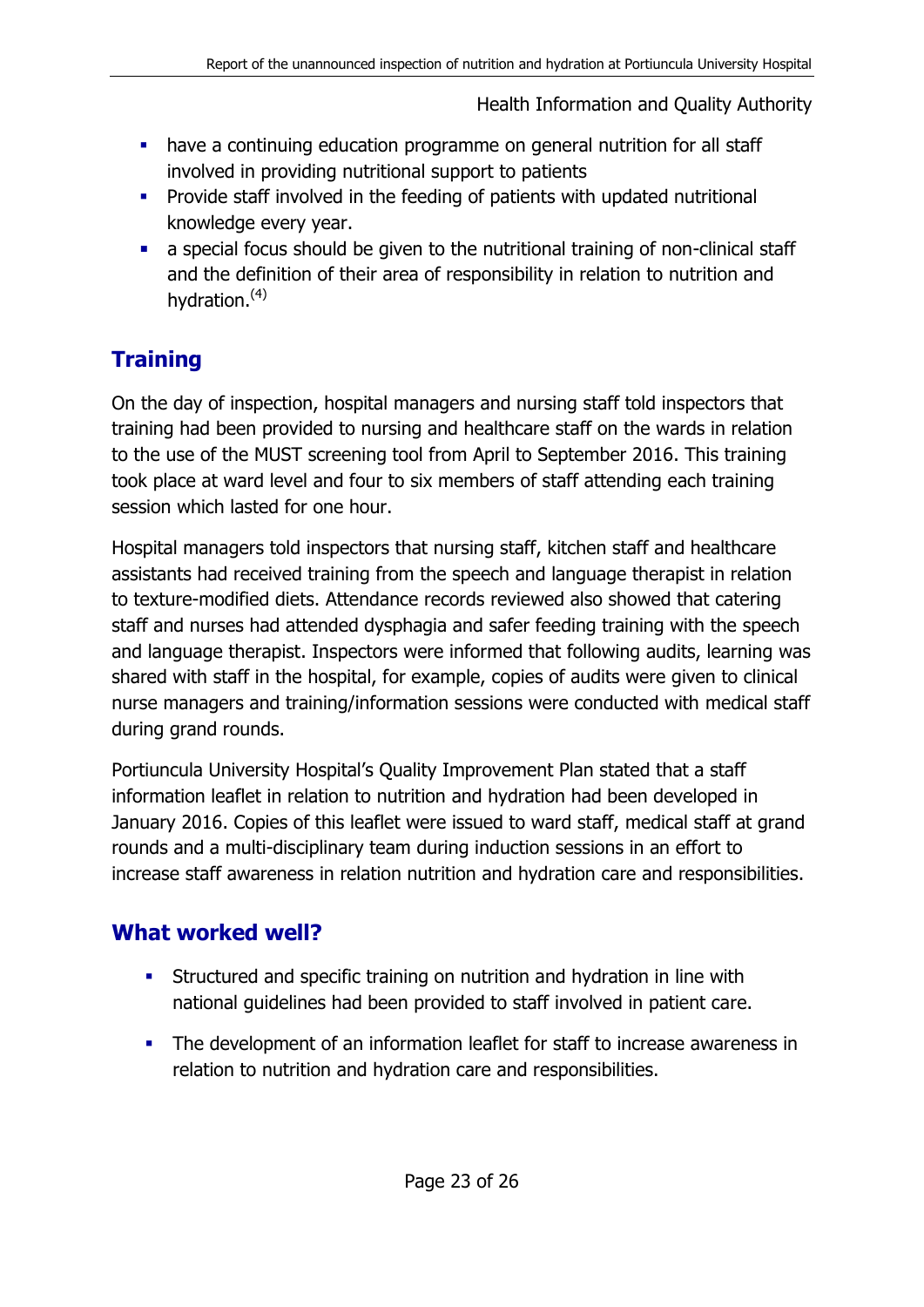# **Conclusion**

The inspection team, on the day of inspection, found that Portiuncula University Hospital had implemented a number of quality improvement initiatives relating to nutrition and hydration. The hospital had an established Nutrition Steering Committee in place that played a key role in raising the importance of the provision of good nutrition and hydration care across the hospital.

The hospital had implemented MUST screening in 2016. However, when inspectors reviewed a small sample of patient healthcare records on the day of inspection, they found that malnutrition screening was not always carried out within 24-hours of admission and that weekly re-screening was not always carried out. This should be a key area of focus for improvement by the hospital following this inspection including auditing of screening.

HIQA recognizes that the number of patients inspectors spoke with during the inspection was a limited sample of the experience of all patients who receive care at the hospital. Inspectors observed that patients who required assistance were offered assistance in a prompt manner. All patients were offered a choice of meals including patients on texture-modified diets. The majority of patients were satisfied with the quality of the food offered and meal service.

Inspectors found that the hospital had conducted a number of audits of nutrition and hydration care including an audit of the nutrient content of food in 2015. They also had carried out regular patient experience surveys of the meal service. However, further improvement was required with development of policies relating to nutrition and hydration.

The hospital must now ensure that quality improvement efforts and arrangements in place for meeting patients' nutritional and hydration needs are maintained so that the nutrition and hydration care of patients continues to improve. To achieve this, the hospital's Nutrition Steering Committee must continue to encourage and support the screening of patients for risk of malnutrition and develop evidence-based policies on nutrition and hydration. They must also continue using a structured approach in conducting regular audits. A key feature of this process is the inclusion of patients' experience of nutritional and hydration care and use of their views to inform and direct current and future quality improvements in the area of nutrition and hydration care.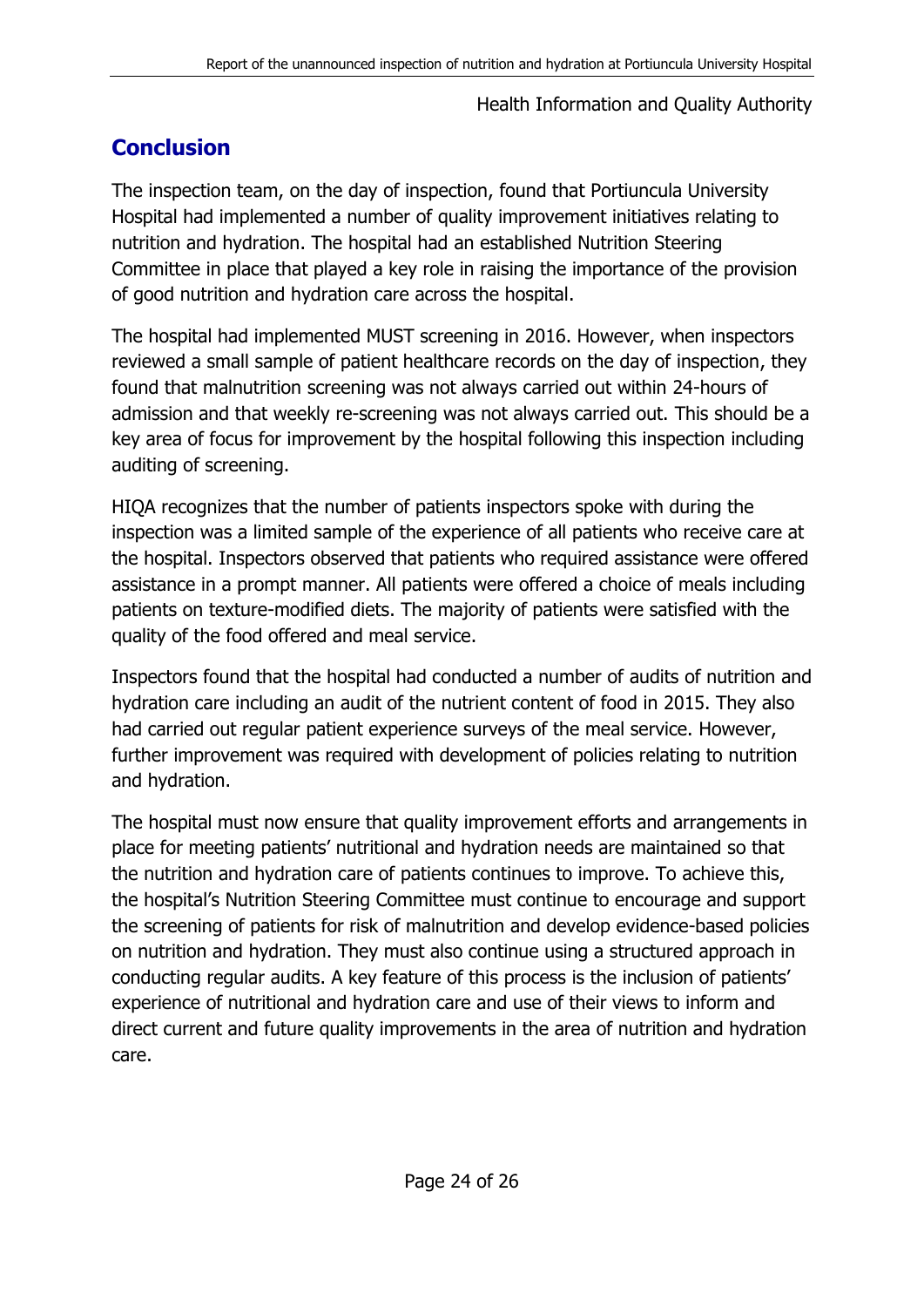### <span id="page-24-0"></span>**References**

- 1. Health Information and Quality Authority. National Standards for Safer Better Healthcare. Dublin: Health Information and Quality Authority; 2012. [Online]. Available from:<http://www.hiqa.ie/standards/health/safer-better-healthcare>
- 2. Health Information and Quality Authority. Report of the review of nutrition and hydration care in public acute hospitals. Dublin: Health Information and Quality Authority; 2016. [Online]. Available from: [http://www.hiqa.ie/publications/report-review-nutrition-and-hydration-care](http://www.hiqa.ie/publications/report-review-nutrition-and-hydration-care-public-acute-hospitals)[public-acute-hospitals](http://www.hiqa.ie/publications/report-review-nutrition-and-hydration-care-public-acute-hospitals)
- 3. Health Information and Quality Authority. Guide to the Health Information and Quality Authority's review of nutrition and hydration in public acute hospitals. Dublin: Health Information and Quality Authority; 2016. [Online]. Available from: [http://www.hiqa.ie/publications/guide-health-information-and](http://www.hiqa.ie/publications/guide-health-information-and-quality-authority%E2%80%99s-review-nutrition-and-hydration-publi-1)[quality-authority%E2%80%99s-review-nutrition-and-hydration-publi-1](http://www.hiqa.ie/publications/guide-health-information-and-quality-authority%E2%80%99s-review-nutrition-and-hydration-publi-1)
- 4. Department of Health and Children. Food and Nutritional Care in Hospitals guidelines for preventing Under-Nutrition in Acute Hospitals. Dublin: Department of Health and Children; 2009. [Online]. Available from: [http://health.gov.ie/blog/publications/food-and-nutritional-care-in-hospitals](http://health.gov.ie/blog/publications/food-and-nutritional-care-in-hospitals-guidelines-for-preventing-under-nutrition-in-acute-hospitals/)[guidelines-for-preventing-under-nutrition-in-acute-hospitals/](http://health.gov.ie/blog/publications/food-and-nutritional-care-in-hospitals-guidelines-for-preventing-under-nutrition-in-acute-hospitals/)
- 5. Health Service Executive. The Safety pause: Information Sheet. *Helping* teams provide safe quality care. May 2013 [Online]. Available from [http://www.hse.ie/eng/about/Who/qualityandpatientsafety/Clinical\\_Governan](http://www.hse.ie/eng/about/Who/qualityandpatientsafety/Clinical_Governance/CG_docs/safetypause.html) [ce/CG\\_docs/safetypause.html](http://www.hse.ie/eng/about/Who/qualityandpatientsafety/Clinical_Governance/CG_docs/safetypause.html)